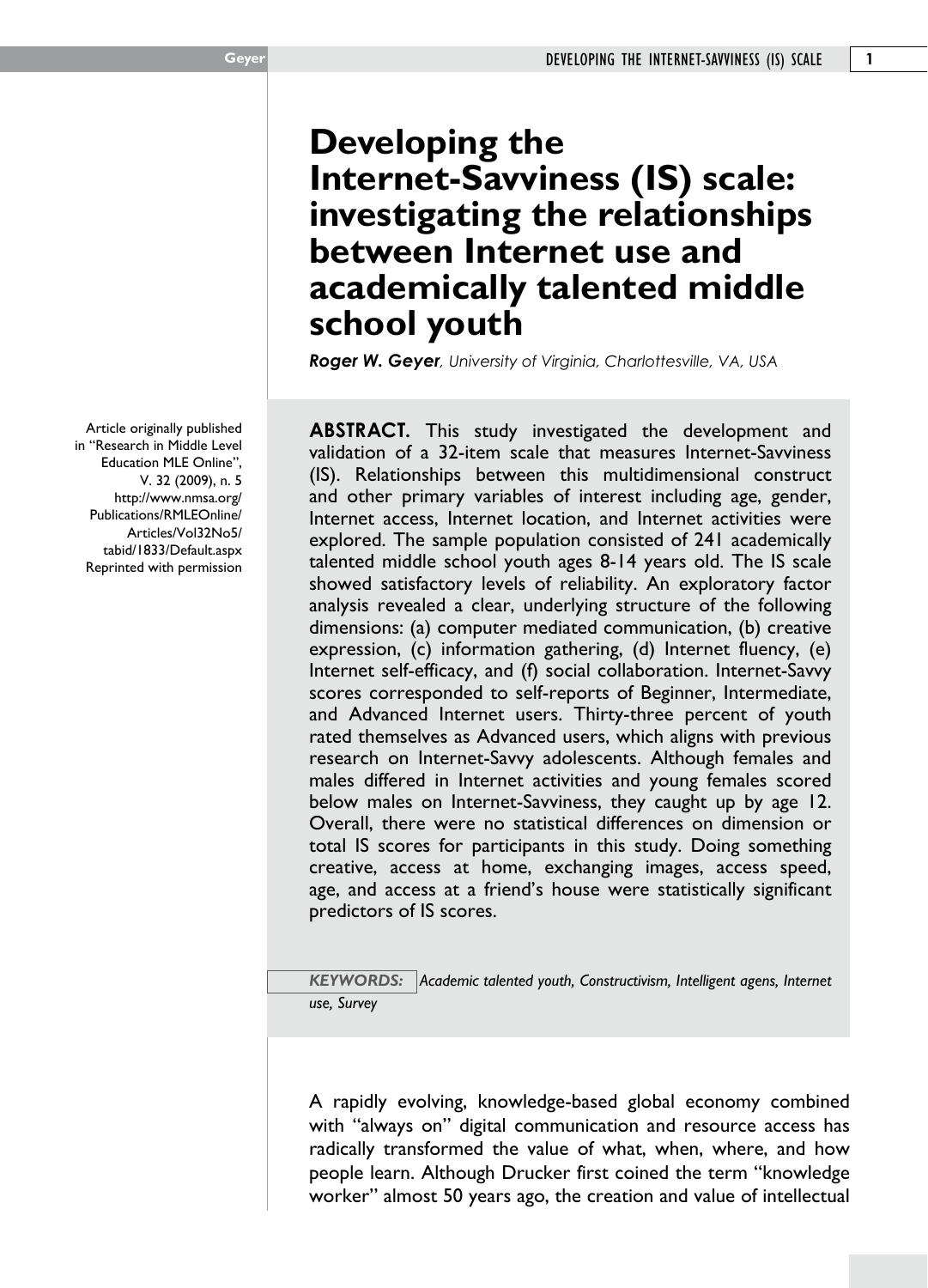capital, from individual entrepreneurs to large multinational corporations, has greatly increased in a 24/7, connected world (Druker, 1959). The unique character of this shift is the individual's newly formed capacity to create new knowledge, collaborate, and compete globally. As Friedman pointed out in his book, *The World Is Flat*, "individuals must, and can now ask, where do I fit into the global competition and opportunities of the day, and how can I, on my own, collaborate with others globally?" (Friedman, 2005, p. 10). This new era of global interaction is stimulating innovation and creativity in a way never before seen, and the phenomenon will likely continue, as Friedman exclaimed to his own children: "The world is being flattened. I didn't start it and you can't stop it, except at a great cost to human development and your own future" (p. 469).

# **Internet-Savvy youth**

This new wave of transformation is not only driven by individual entrepreneurs and multinational corporations, but is also manifested in the attitudes, beliefs, and behaviours of an emerging and distinct group of technologically elite young people. Most adolescents are prolific consumers of the Internet with 93% of American youth between the ages of 12 and 17 logging onto the Internet (Lenhart et al., 2007). Adults have marvelled at the skills and knowledge of these tech prodigies for quite some time. These youth, through their attitudes, beliefs, and behaviours on the Internet, may reveal a great deal about learning in and outside the 21st Century classroom. Levin and Arafeh described an emerging group of technologically elite youth (ages 12-17) as being Internet-Savvy (Levin, Arafeh, 2003). Many of these adolescents had been online for five to six years and were technologically fluent. Connecting to the Internet was part of their normal daily routine. They reported using a wide array of online applications and relied heavily on the Internet for school and social activities. This trend of young people vigorously embracing the Internet continues (Lenhart et al., 2007).

In another study, De Boor and Li described a group of Internetusing adolescents and referred to them as non-conformists, who eagerly explored the boundary line of Internet-related constraints and possibilities in and out of school (De Boor, Li, 2007). Galarneau and Zibit noted that these youth are engaged in an array of skills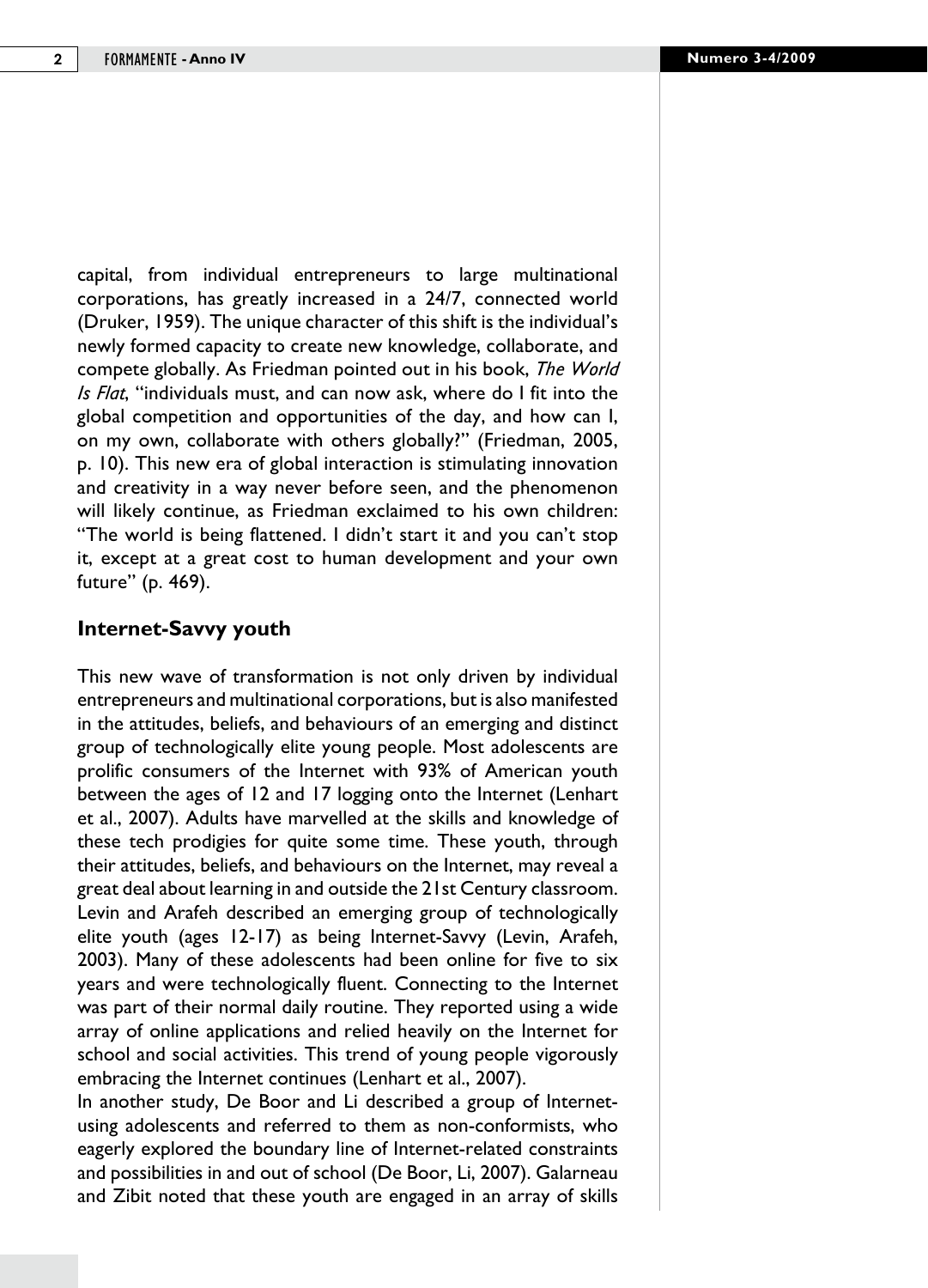that fit well with 21st Century technology needs (Galarneau, Zibit, 2006).

Teenagers who have ready access to computers and broadband connectivity tend to view and use technology in radically different ways when compared to their parents, older siblings, and other peers (Levin, Arafeh, 2003). Their expectations of how the Internet might be used in the classroom are increasingly at odds with the way it is currently deployed. They tend to be critical of how teachers have under-utilized technology in the classroom, which is particularly disturbing because school continues to be the place where educators can guide students in using new technologies and the Internet for learning (Hitlin, Rainee, 2005). A number of educational theorists and researchers call for deploying instructional technologies in new ways that scaffold constructivist and authentic learning (Brown, 2007; Dede, 2000; Gee, 2003; Jenkins, 2006). While many youth are eagerly participating in these kinds of activities, their use is found primarily outside school.

# **Statement of the problem**

Although the Internet continues to evolve rapidly as a significant catalyst for increased productivity, creative expression, and innovation, education has not yet fully participated. A Harvard University Education professor and well-known scholar of educational issues, expressed, "The most dangerous experiment we can conduct with our children is to keep schooling the same at a time when every other aspect of our society is dramatically changing" (Dede, 1998, p. 116).

With notable exceptions (Anderson, Dexter, 2003; Kaiser Family Foundation, 2003), schools seem bogged down in skill-and-drill practices and multiple-choice testing (Gee, 2003). One problem is the use of anachronistic instructional approaches that emphasize a teacher-centred, "blackboard and chalk" approach with decontextualized facts presented to a passive audience of students.

Another problem is the widening gap between technology "haves" and "have nots" that has grown into a "digital-capabilities divide", exacerbating existing problems of gender and race underrepresentation in fields related to Science, Technology, Engineering, Mathematics (STEM) (Galarneau, Zibit, 2006). Individuals with low incomes and educational levels (regardless of race) are generally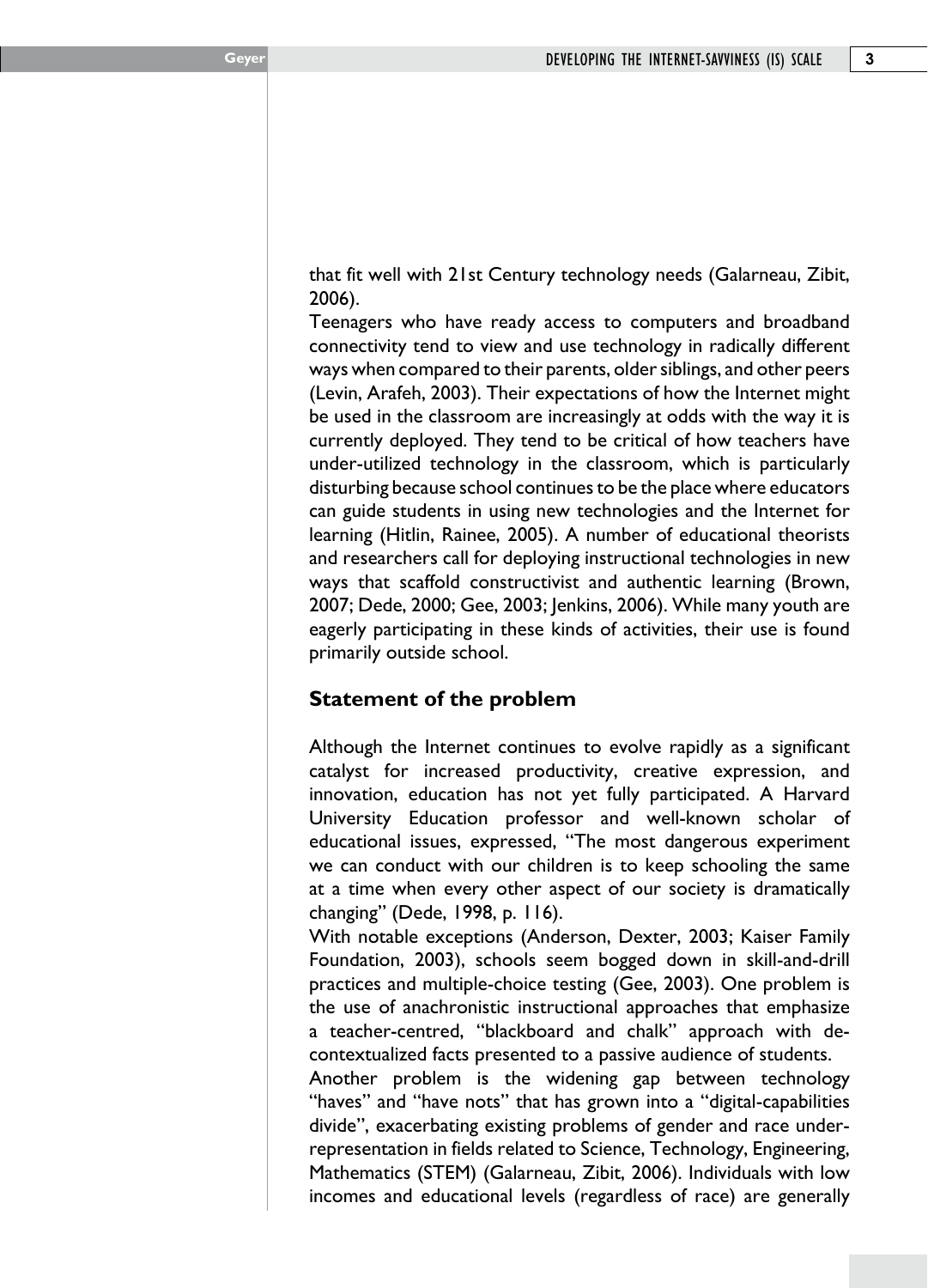much less likely to use the Internet (Horrigan, Smith, 2007). Ninetythree percent of adolescents in households earning more than \$75.000 per year are online at home with high-speed connectivity in most cases (Lenhart et al., 2005). The Internet at school may be the only viable option for youth with no access at home.

Unfortunately, Internet-enabled schools do not guarantee access or a positive learning experience. Despite the fact that 99% of schools are wired for the Internet, 32% of adolescents do not use it in school (Hitlin, Rainee, 2005) and those who do plead for change (Levin, Arafeh, 2003). Skeptics cite the billions of dollars spent on technology with little research evidence of measurable academic outcomes. Norris, Sullivan, Poirot, and Soloway (2003), however, contended that positive instructional outcomes were not possible due to a continued lack of sufficient access. In their survey, twothirds of K-12 teachers stated that they make minimal (less than 15 minutes/week) or no use of Internet technologies with their students. Internet-using students also reported that the greatest barrier to Internet use at school was the quality of Internet access. Additionally, they noted the need for better coordination between Internet use outside school with in-class activities and argued that "this could be a key to leveraging the power of the Internet for learning" (Levin, Arafeh, 2003, p. 5).

#### *Constructivism*

Having grown up with technology and access to the world's online resources, Internet-Savvy youth have organically formed a constructivist culture of engagement and informal learning that Dewey would support. They have achieved this culture by shaping a digital world into their own and in so doing have acquired, as a by-product, 21st Century skills. At the same time, they have unintentionally created a pedagogical road map by operationalizing long-standing learning theories - newly endowed by a distributed, connected environment - that can scale beyond one-to-one or oneto-few relationships in and outside the classroom. Paying closer attention to the attitudes, beliefs, and behaviours of these Internet-Savvy youth may inform the instructional transformations needed to meet 21st Century educational requirements.

Constructivism is a theory that views learning as an active and dynamic process with the learner at centre stage, internalizing new information and synthesizing it with existing knowledge (Bruner,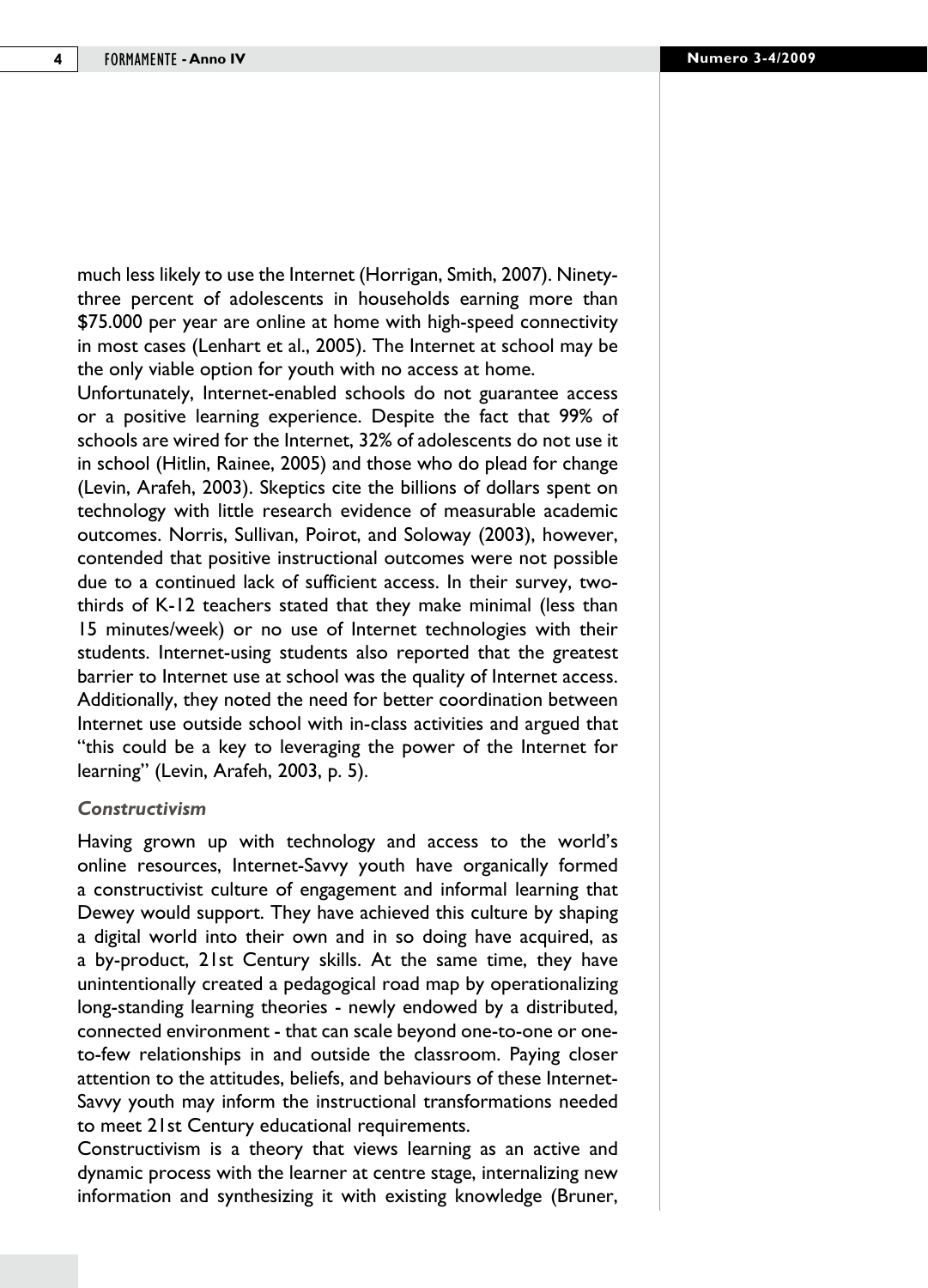1963; Piaget, 1955). Vygotsky suggested that social interaction and engagement are fundamental to learning and are necessary to develop one's full range of cognitive capabilities (Vygotsky, 1978). When multiple perspectives are shared through thoughtful interaction with others, the learner, through reflection, can modify these representations or discard them. Social and intellectual growth becomes a positive sum experience (Bednar, Cunningham, Duffy, Perry, 1995).

Vygotsky conceptualized Zones of Proximal Development (ZPD) as a set of activities in which individuals can optimize and enhance their own learning experiences and knowledge through the interested and active guidance of more advanced peers, teachers, and groups (Vygotsky, 1978). Vygotsky explained the ZPD as "the distance between the actual developmental level as determined by independent problem solving and the level of potential development as determined through problem solving under adult guidance, or in collaboration with more capable peers" (p. 86).

#### *Artifacts as peers*

In a virtualized, connected environment, many different individuals, community services, and artefacts can serve as proxies to guide learners into new areas of knowledge of interest to them. By extending Vygotsky's ZPD model into today's distributed, globally connected environment, the potential for co-constructed knowledge is greatly amplified. "More capable peers" might now include such artefacts as "intelligent agents" and other programmatically based objects designed to assist and guide users on increasing their understanding and knowledge of any subject. Figure 1 shows how the classic ZPD model could be represented in this new, connected environment.

The ease and ability to tap into many different kinds of embedded, collective intelligences represents a new potential for explicit and implicit learning. In this scenario, the ZPD becomes more iterative and granular, based on the kind and quality of the learning activities and artefacts included. Learners have more control over what and how they learn by choosing their own elements within the ZPD. They may customize and modify the ZPD's learning objects perhaps with their own code - as necessary to facilitate their own learning needs. For example, Google Alert is a service that allows users to receive the latest updates regarding any query or topic.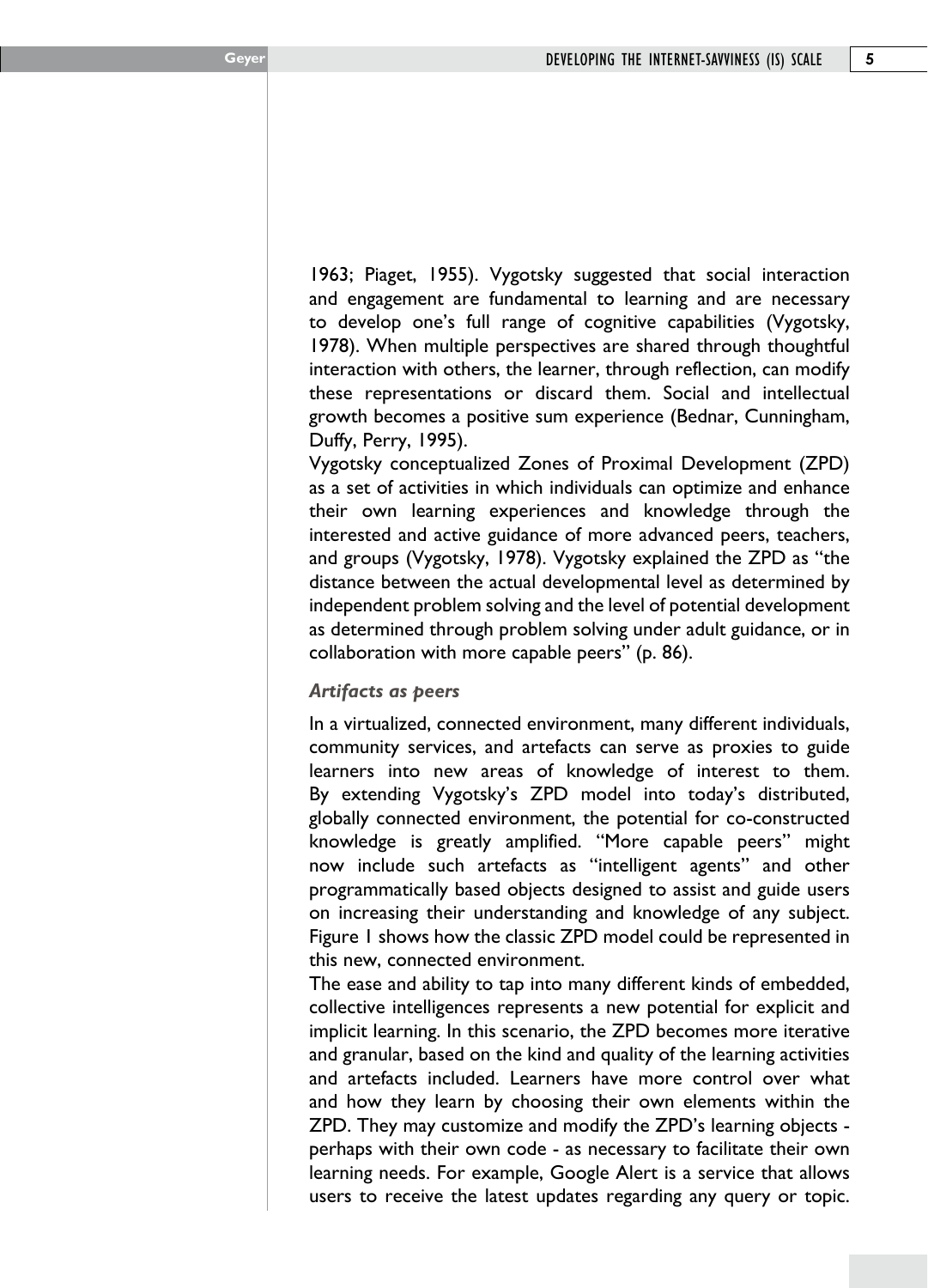Users can set up searches on news, blogs, groups, or the entire Web and receive notifications by email as updates occur. Further, they can modify and fine-tune Google Alert's object properties to provide the results desired on a daily or weekly basis. Internet-Savvy youth have discovered these new learning tools and practice using them independently as well as collaboratively through informal communities of family and friends.

#### *Distributed intelligence*

Distributed intelligence proposes that human knowledge and cognition are not confined to the individual but are externally manifested in the form of representative artefacts and across people, environments, and situations. Proponents of this theory argue that artefacts, from language to computer algorithms, become representations or tools that are part of the process of intelligence (Hutchins, 1995; Pea, 1993; Salomon, 1993; Smagorinksy, 1995). Intelligence, "which comes to life during human activities", may be crafted and is part of the social and material dimensions of distribution (Pea, 1993, p. 50). Pea's argument, influenced by Vygotsky's Zone of Proximal Development, described activities such as guided participation in parent-child interactions, apprenticeships, and people's collaborative efforts as key elements in constructing knowledge. Pea maintained that objects and tools could carry intelligence within them from previous reasoning in the form of physical and functional design. They have embedded a kind of economy, which can provide a cognitive short cut that helps minimize error. Attempts to imitate the design, form, or function through tinkering, playful discovery, or guided participation by experts potentially becomes an even more powerful learning experience. Dooling found that middle school youth liked to learn about computers by trying things out (Dooling, 2000). They used a kind of trial-and-error method for individual exploration. A sixth grade girl in his study noted, "I personally prefer to explore the computer on my own. I learn by doing, not by listening". Wellprogrammed, open source software artefacts and open Application Programming Interfaces (APIs) not only carry "cognitive economy" (Pea, 1993, p. 53), but also provide the opportunity to de-couple and examine the implicit intelligence built into the design and function of the application.

Exposing the coding logic, syntax, and structure becomes a guide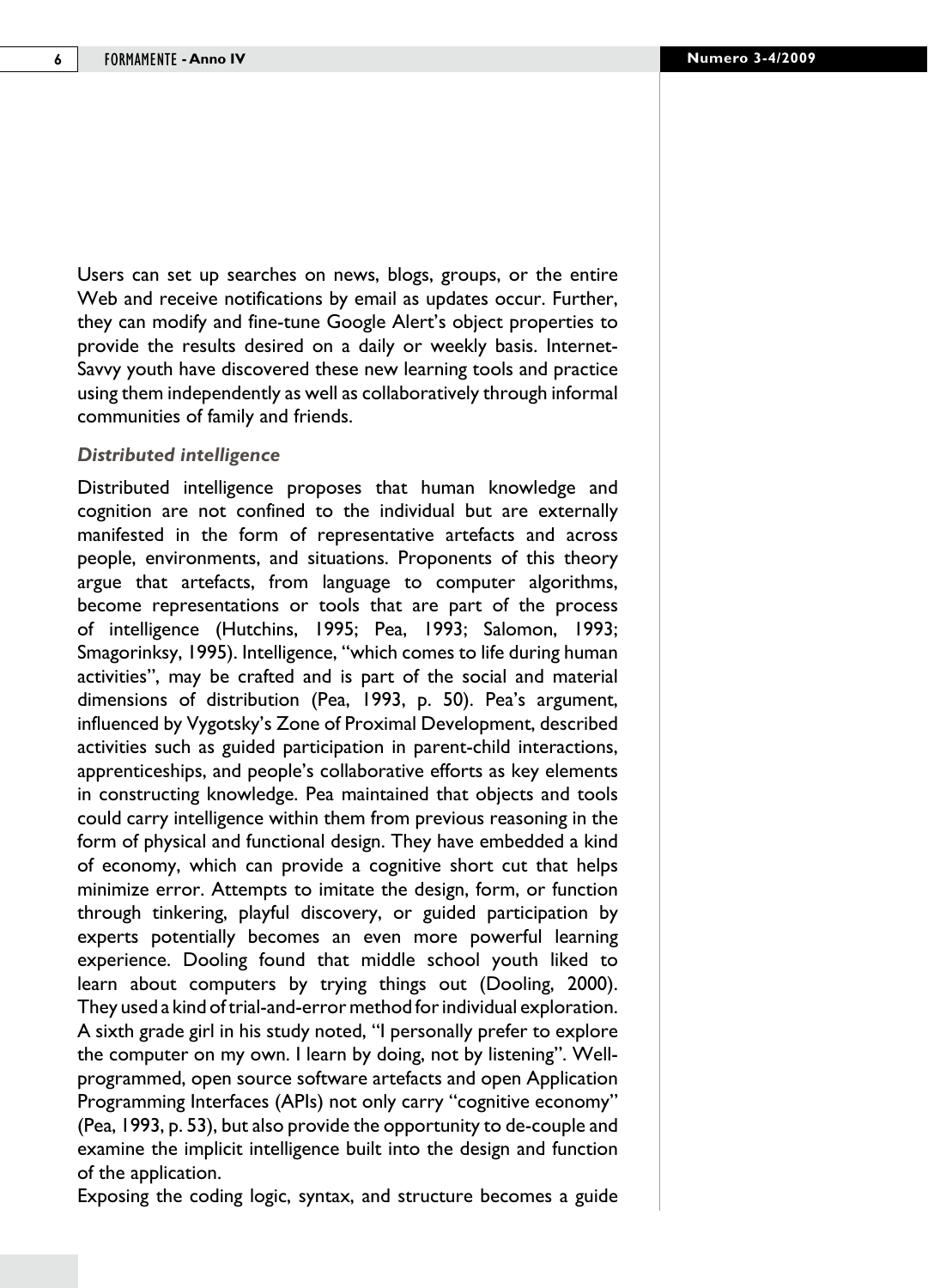and blueprint for learning new skills and contributing further to the affordances and innovation of the product.

A significant percentage of Internet-Savvy adolescents "re-mix" existing content (their own and others) into new and unique creative products shared with others across the Internet (Lenhart, Madden, 2005; Lenhart et al., 2007). The result of these re-creations or "mashups" requires more expertise, skill, and imagination to develop. A wide range of abilities is needed to de-construct, modify, and manipulate a multitude of different media objects (audio, video, text) and programming interfaces into unique creations.

Many youth have grown up with a computer and have developed into facile users. They are becoming adept with a connected environment that greatly expands their opportunities to engage, create, and explore new knowledge in a context meaningful to them. When school learning and content goals coincide with what adolescents are engaged in outside school, the cognitive processing heuristics that form and take hold through "play" may manifest in what Salomon (1993) referred to as "cognitive residue" and what Brown and Thomas (2006) explained as "accidental learning". Pea suggested that human cognition aspires for efficiency, and a learner's activities naturally drive them toward the tools and conditions that best achieve this state (Pea, 1993). While Internet-Savvy adolescents practice multimodal communication, re-mixing and sharing, collaboration, and creative expression outside the classroom, they are also engaging in knowledge-building activities that may serve them well in future learning and careers.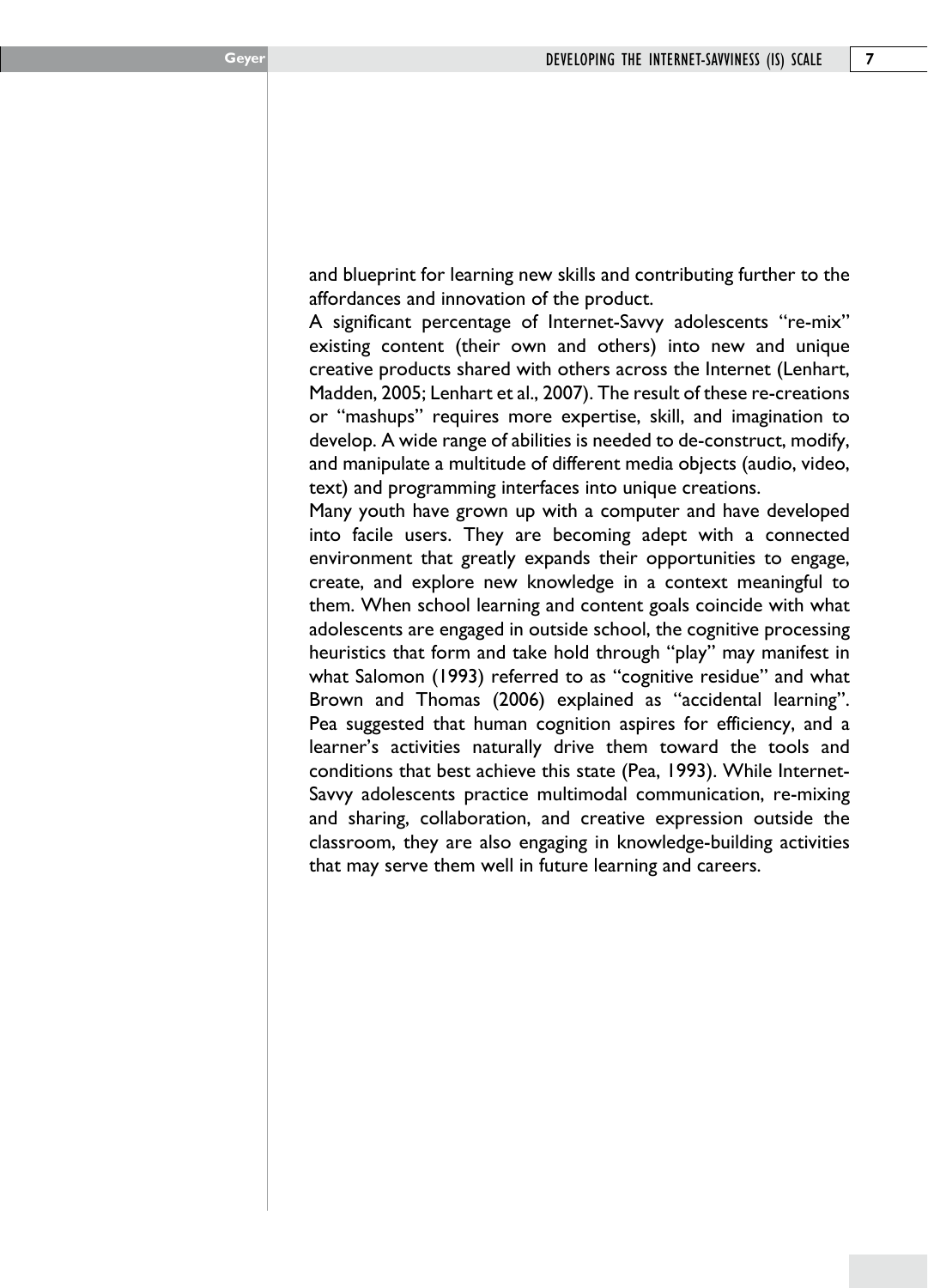

Figure 1. The Zone of Proximal Development (ZPD) in a distributed connected environment

# **Constructs for this study**

The proposed dimensions of Internet-Savviness were derived and triangulated from a diverse range of sources, including previous research articles and reports from both private and educational sources. Often, these dimensions are considered as key attributes of the 21st Century learner. Further, they align with the updated National Education Technology Standards, (ISTE, 2007). Most compelling is the fact that these dimensions emerged independently and empirically as key attitudes, beliefs, and behaviours of adolescents who are passionate users of the Internet. The dimensions are: (a) computer mediated communication, (b) creative expression, (c) information gathering, (d) Internet fluency, (e) Internet self-efficacy, and (f) social collaboration. Although newly endowed in a digital framework, these constructs are acknowledged as powerful agents in cognitive processing and are grounded in the legacy educational learning theories of social constructivism and distributed intelligence.

#### *Creative expression*

Divergent thinking and creative expression are pronounced typically as premier skills needed for 21st Century success (21st Century Work Force Commission, 2000; New Media Consortium & EDUCAUSE Learning Initiative, 2007). The ability to think, act,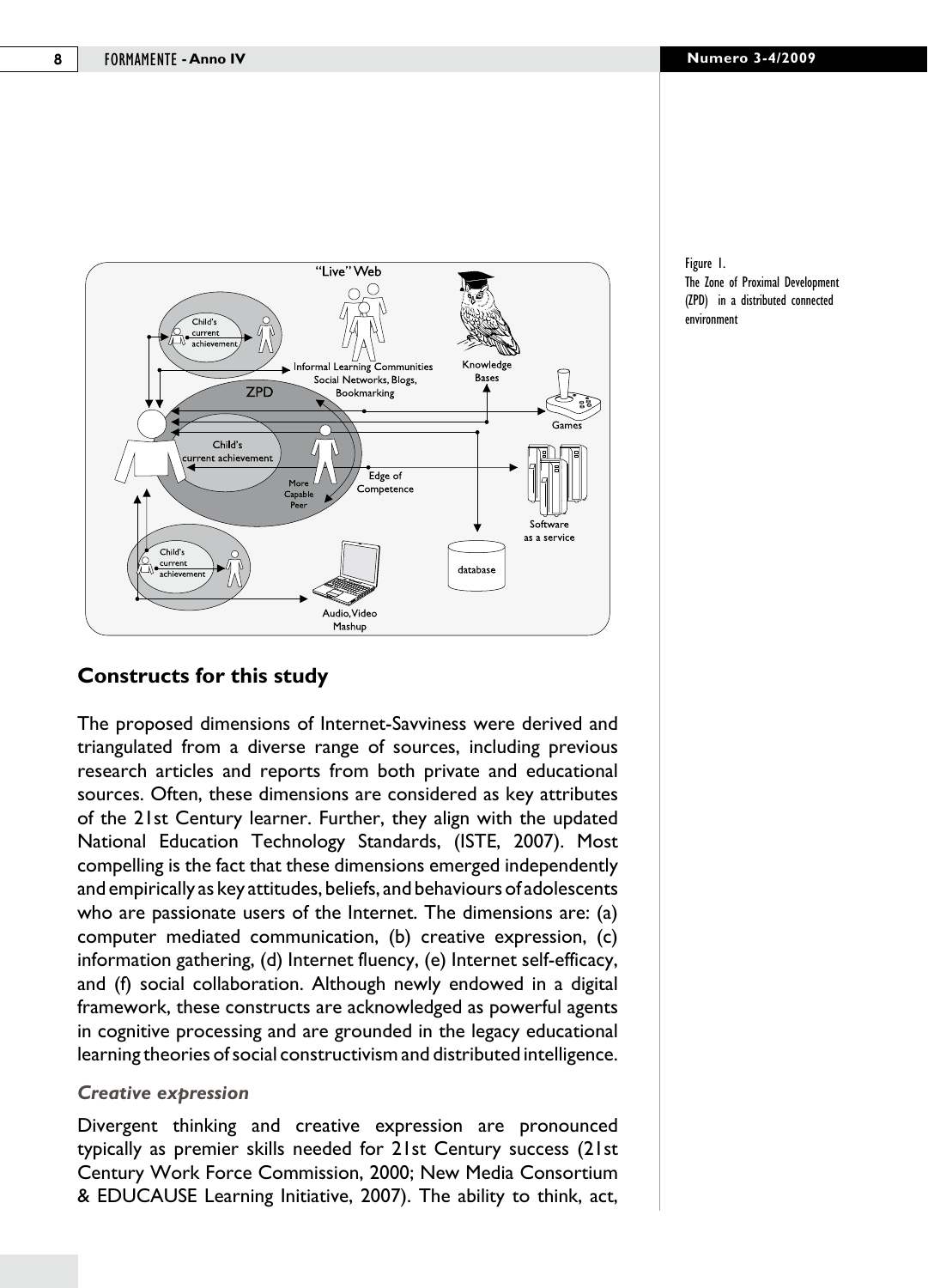and respond creatively within a digital framework holds obvious attraction for companies seeking individuals who can innovate and thereby help them stay globally competitive (Sternberg, Lubart, 1999). Robinson, an internationally renowned expert in the field of creativity and innovation in business and education, contrasted what he described as the "extraordinary capacities" children have for innovation and creativity to the dearth of opportunities in schools to nourish these attributes. He maintained that supporting children's creativity in schools is as important as literacy and needs to be given the same status (Robinson, 2006). At present, 64% of online youth, ages 12-17 years old, engage in at least one form of content creation and 39% share these creations on line (Lenhart et al., 2007).

## *Internet self-efficacy*

Bandura defined the general construct of self-efficacy as a selfjudgment of one's capabilities to achieve a successful outcome in terms of a behaviour or task (Bandura, 1986). Self-efficacy influences the choices we make, how much effort we put forth, how long we persist when confronted with obstacles or during the threat of failure, and how we feel about the result (Pajares, 1997). The concept of computer self-efficacy is important in the study of attitudes, beliefs, and behaviours toward computing. Compeau and Higgins found that individuals with high self-efficacy used computers more and experienced less computer related anxiety (Compeau, Higgins, 1995). Cassidy and Eachus identified selfefficacy as a pertinent factor in the context of computer use, with higher levels of computer user self-efficacy (CUSE) associated with greater self rated computer competency and experience. They also found differences in CUSE between males and females, with males reporting higher levels of computer self-efficacy across all measures including different levels of training (Cassidy, Eachus, 2002). Eachus and Cassidy extended their study of computer self-efficacy to selfefficacy beliefs regarding the World Wide Web. They developed the Web Users Self Efficacy (WUSE) instrument for adults and tested self-efficacy beliefs across four domains - Information Retrieval, Information Provision, Communications, and Internet Technology. They showed that participants with experience in using the Internet had a stronger sense of self-efficacy and that males scored significantly higher than females in all four domains (Eachus, Cassidy, 2006).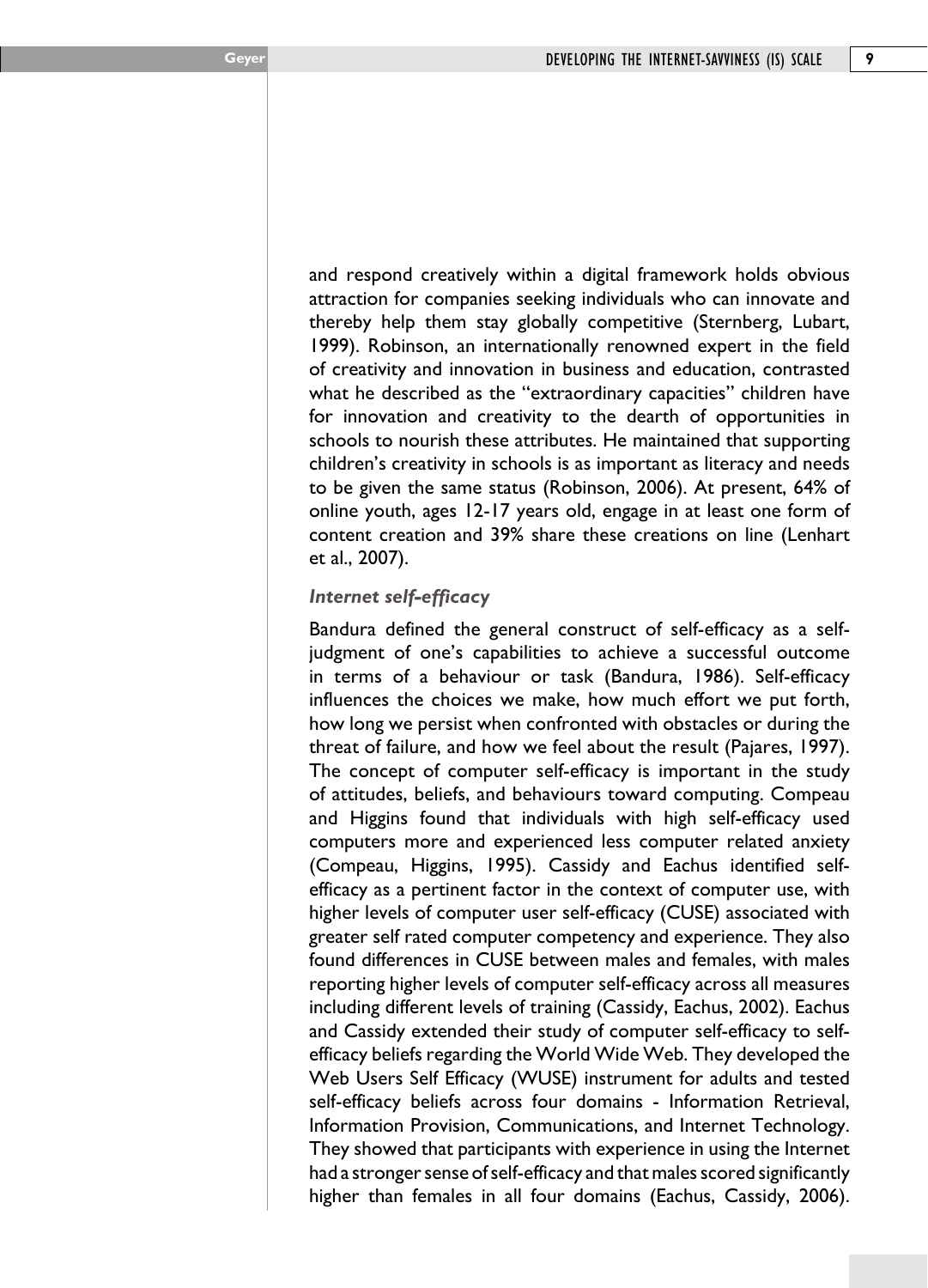#### *Computer Mediated Communication*

Hoadley and Enyedy viewed Computer Mediated Communication (CMC) as one of the main components by which individuals construct and negotiate meaning within the larger framework of computer-based media (Hoadley, Enyedy, 1999). CMC is inherently communicative, interactive, and collaborative since all media presumes some audience even if the audience is oneself. CMC and its different manifestations (asynchronous and synchronous text, audio, and video) have been undergoing a renaissance in the last several years and have become more convergent, cheaper, and easier to use. Previously, these sub-systems rarely overlapped and were context specific to their respective domains of function and process. In a learning context, these systems are cohering on a Vygotskian platform that can provide a seamless means of communication and collaboration for participants as they move from novice to experts at a pace that suits them. These processes "make visible" a learner's early and less precise formations of meaning and understanding under the guidance and direction of more learned peers (Wertsch, 1985, p. 4). As understanding and articulation of a concept or idea becomes more clearly understood, it can then be synthesized and presented as a way to demonstrate competence and to establish consensus among a community of learners.

Internet-Savvy adolescents vigorously use new CMC tools as a means for ubiquitous communication, personal and creative expression, and information exchange. They view email as a medium used to talk to "old people," institutions, or as a means to send complex instructions to large groups (Lenhart et al., 2005). While 49% of adults only occasionally use "modern gadgetry" and many others bristle over electronic connectivity (Horrigan, 2007), these Internet-Savvy youth have become "super-communicators" (Lenhart et al., 2007) and use a variety of communication tools including instant messaging, text messaging, landline and cell phones, and email to stay connected. Forty-five percent have used IM to send photos or documents, links to articles and Web sites, as well as audio and video files (Lenhart, Madden, 2005).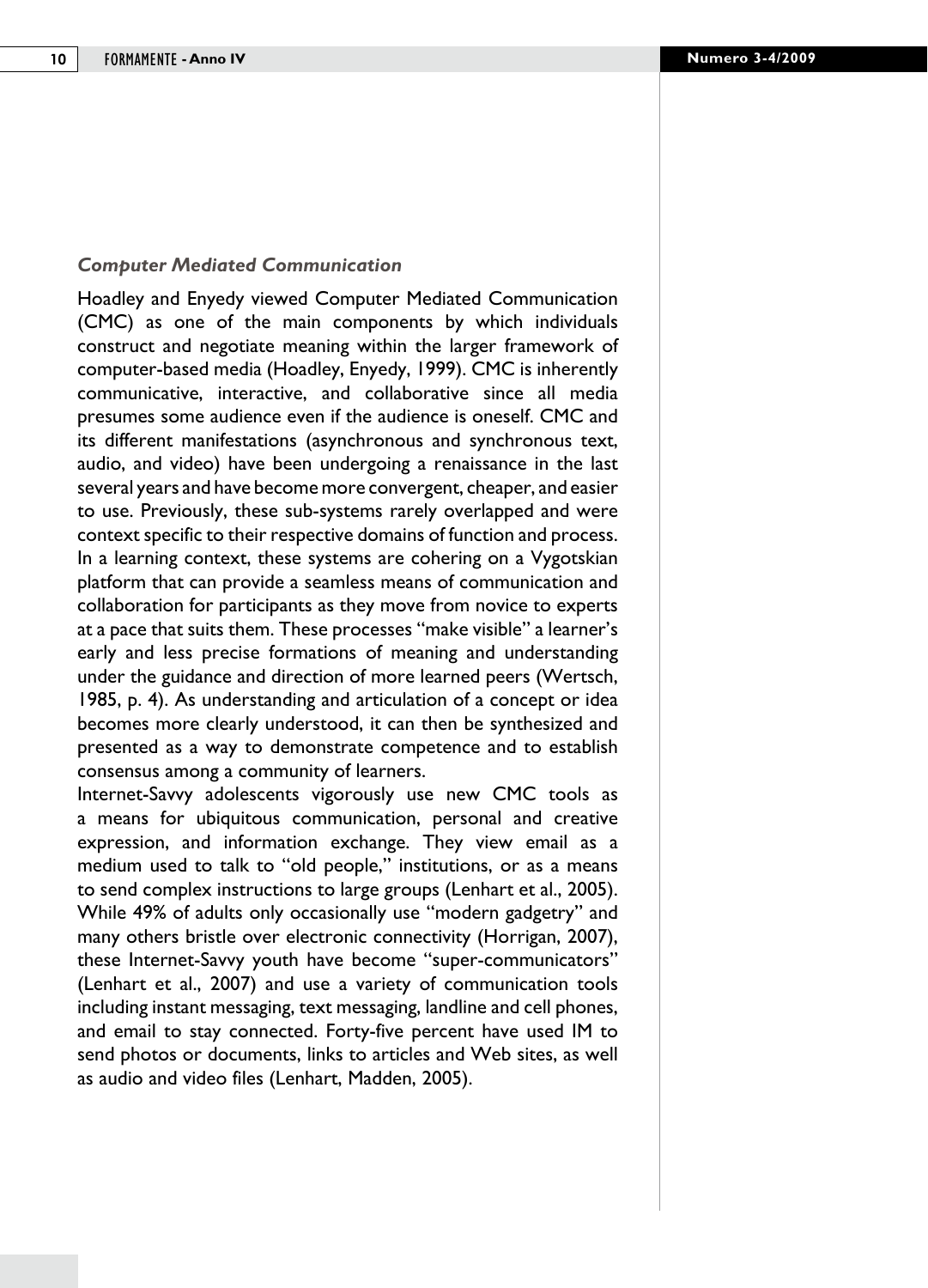### *Social collaboration*

The general law of cultural development (Vygotsky, 1978) proposed that higher mental functioning is initiated by interaction with learned others, followed by an internalized process of reflection, conscious realization, and then mediation through tools (Smagorinsky, 1995). From this perspective, cognition is no longer studied in individuals working in isolation. Rather, the emphasis is on individuals working with a variety of tools and people who help them carry out their goal-oriented activities in a socio-cultural setting. Until recently, these kinds of mediating tools were unavailable to educators in a way that supported their instructional use both in and outside the classroom. Now, however, a majority of youth seem to be leading the way in showing us how to "mediate" tasks, interests, and activities that are meaningful to them. Currently, social software includes many different kinds of server based applications and services including text and video blogs, wikis, podcasting, bookmarking, and other social media like Facebook and MySpace. Adolescents are avid users of these technologies. Over 50% of online adolescents have a profile on a social network while 70% of them read blogs. Females blog more often than males with 35% having participated in blogging compared to 20% by males (Lenhart et al., 2005). All these manifestations of social software involve communities of users coming together to share, exchange, interact, and communicate ideas, thoughts, opinions, artefacts, and beliefs in varying degrees.

# *Information gathering*

The American Association of School Librarians and the Association for Educational Communications and Technology defined information literacy as "a keystone of lifelong learning" (AASL, 1998, p. 1). Currently, the grist of problem solving and creating solid knowledge foundations require rapid retrieval and the ability to evaluate critically new information and knowledge quickly for dealing with ill-structured situations and problems (Dede, 2000). Seeking and gathering information in a way that informs thinking is a complex process, and involves multiple stages of questioning, asking and refining, information gathering, and finally, evaluation, synthesis, and use of the information (Wallace et al., 2000). Very little recent research exists on effectively searching the Internet for accurate, high-quality information. Information specialists complain frequently that the quality of online information varies widely and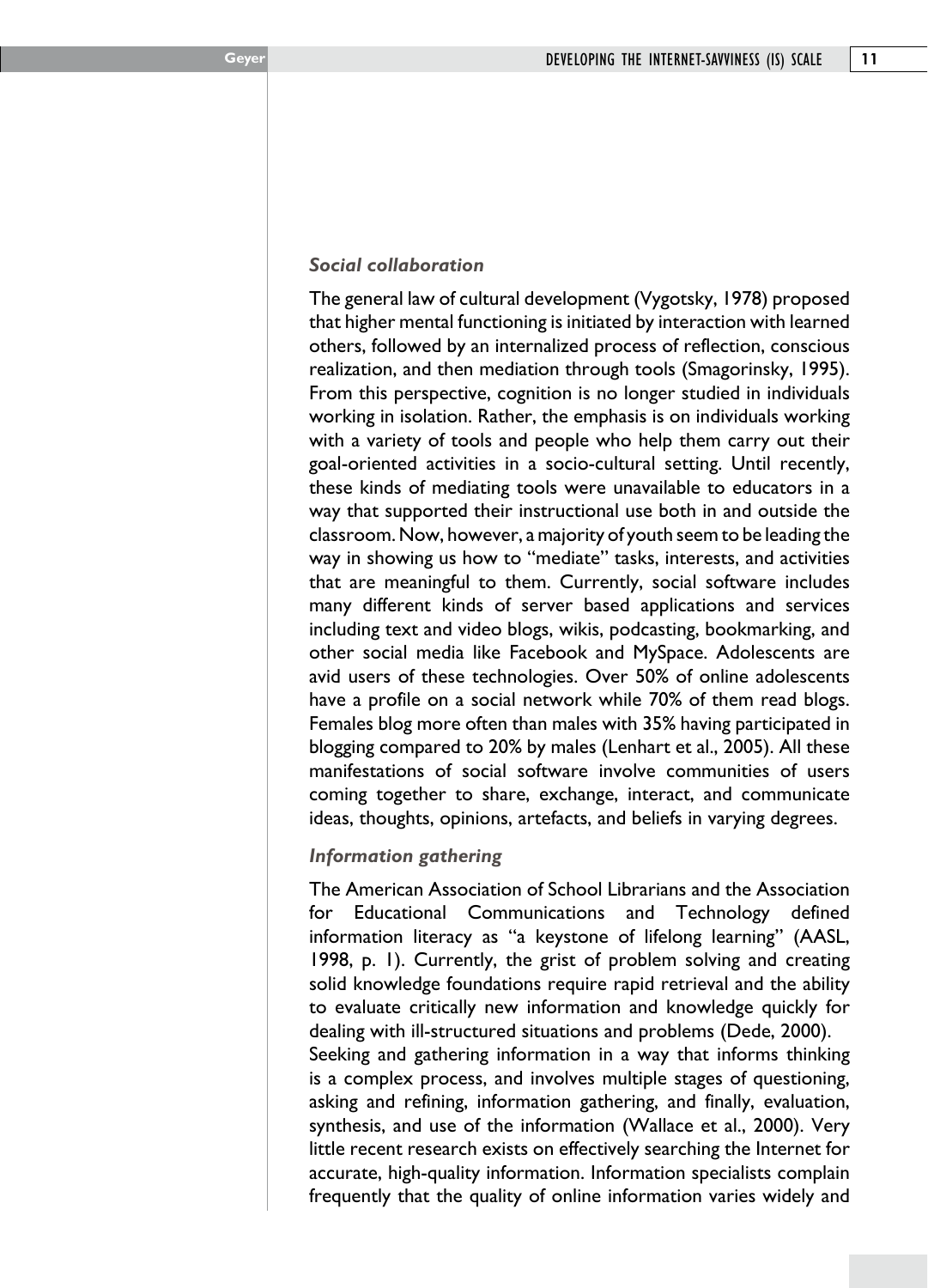that credible information is too hard to find (Kiernan, 2006). Often, users decide whether to believe a particular Web site's information based on how professional the site appears or how closely the site's information matches their own views.

Wallace and associates in a study of sixth grade math students concluded that the process of information seeking requires intentional modelling and scaffolding over time. They investigated how sixth grade math students engaged in the information-seeking process. Their findings indicated that students spent the majority of their time (69%) negotiating the search engine and 31% of their time examining content, with only cursory examination and infrequent use of the content pages' links (Wallace et al., 2000).

More than 9 out of 10 adolescents are Internet users (Lenhart et al., 2007). Finding information of interest is a primary activity and includes looking up information about health, diet, or physical fitness, religious and spiritual information, and research for school projects and activities. Lenhart and associates reported that 55% of adolescents seek political news online, 66% get news or information about current events, and 57% get information on events they might attend. Older teenage girls (aged 15-17) significantly led boys in the number of searches, time spent searching, and topics searched (Lenhart et al., 2005).

#### *Internet fluency*

The underlying capability of participating in the increasingly rich avenues of learning and knowledge creation is related to proficiency in using today's new technology tools. Frequently, these tools are Internet based, synchronous, and reside in a socially collaborative and distributed framework.

A richly interactive, "read/write" online environment that is compelling to young people has eclipsed the "one-way," passive mode of learning that has characterized traditional media teaching. However, as Hoffman and Blake noted, current technology environments require a broad range of skills and competencies that continues to evolve rapidly (Hoffman, Blake, 2003). It is far different from a few short years ago. The new technologies of today may require knowledge of multiple program languages, a wide array of audio, imaging, and video skills, and proficiency with a myriad number of digital forms and applications that support the notion of just-in-time learning, a key 21st Century skill.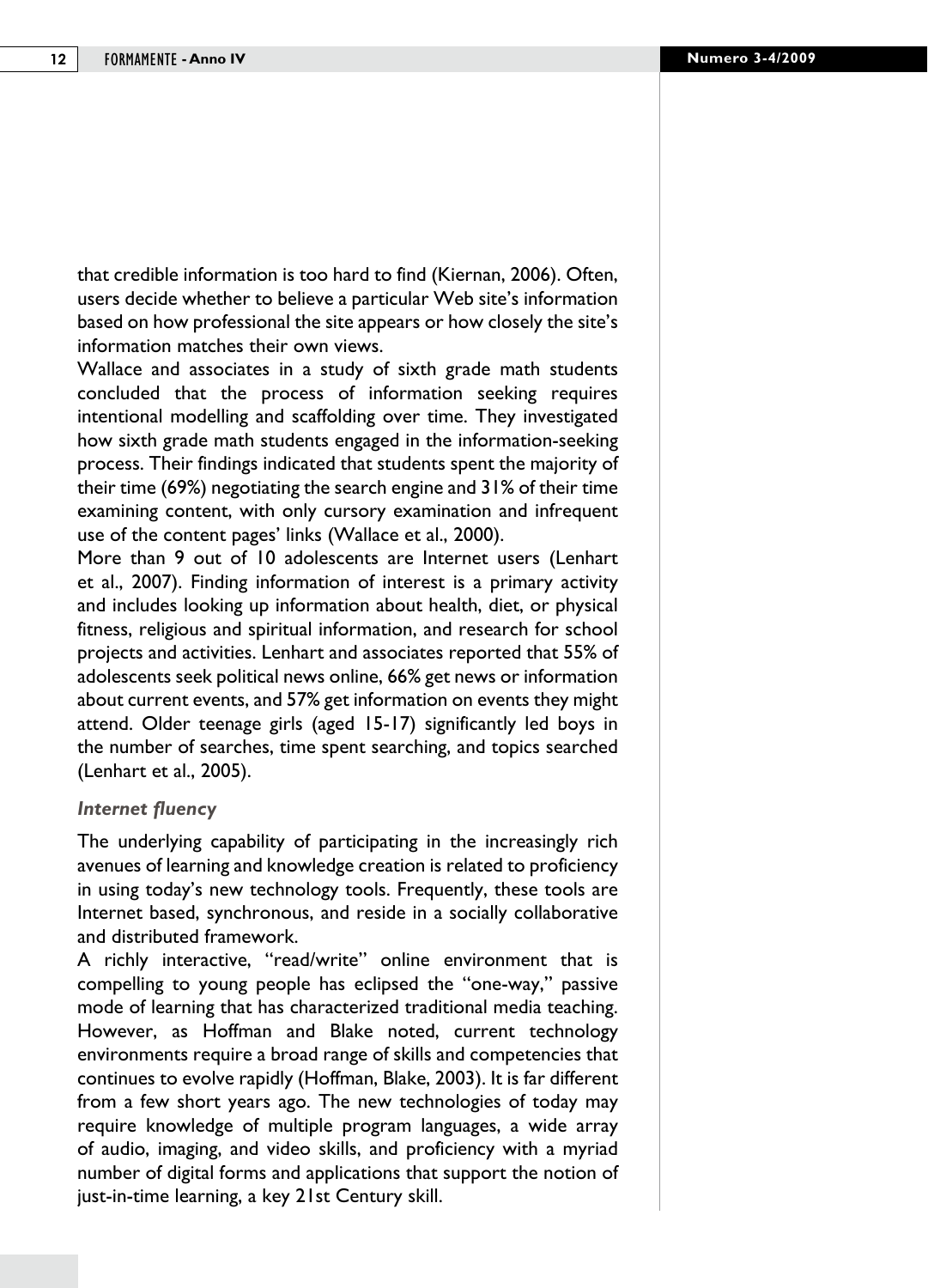Most of the dimensions cited above lack representation in actual classroom practice. These learning elements, cited in a plethora of previous research and considered to be vital in support of 21st Century learning needs, are embodied in the attitudes, beliefs, and behaviours of technologically savvy adolescents and are practiced largely outside school.

Close examination of the construct of Internet-Savviness and its dimensions in the framework of formal research and investigation may provide important clues about how K-20 education can better prepare all youth for the challenges of 21st Century learning.

# **Methodology**

Survey methodology using a mixed-method research framework was used to address the following research questions.

- 1. Can an instrument be developed that measures Internet-Savviness and its underlying factors in children ages 8-14?
- 2. Is there a relationship between a measure of Internet-Savviness and six measures of computer mediated communication, social collaboration, creative expression, Internet selfefficacy, Internet fluency, and information gathering?
- 3. Is there a relationship between Internet-Savviness and age, gender, Internet access speed, and Internet use location (home, school, and library)?

# *Pilot study*

The purpose of the pilot study was to identify weaknesses in the design and methodology of using the online Internet-Savvy Scale and to refine the measures in preparation for the larger study.

The initial study used a convenience sample of 26 fourth through eighth grade students attending a small, private, K-8 school. The school's mission focuses on intellectual and personal growth for gifted and talented youth. Class sizes are small with an average of 16 students for grades K-8. Many teachers at the school hold master's degrees and several have a Ph.D. degree, including the computer resource teacher. Parental involvement is strong and parents vigorously support the school.

The survey, consisting of 36 Likert-type scale items and eight multiple choice profile items, was administered during spring 2007.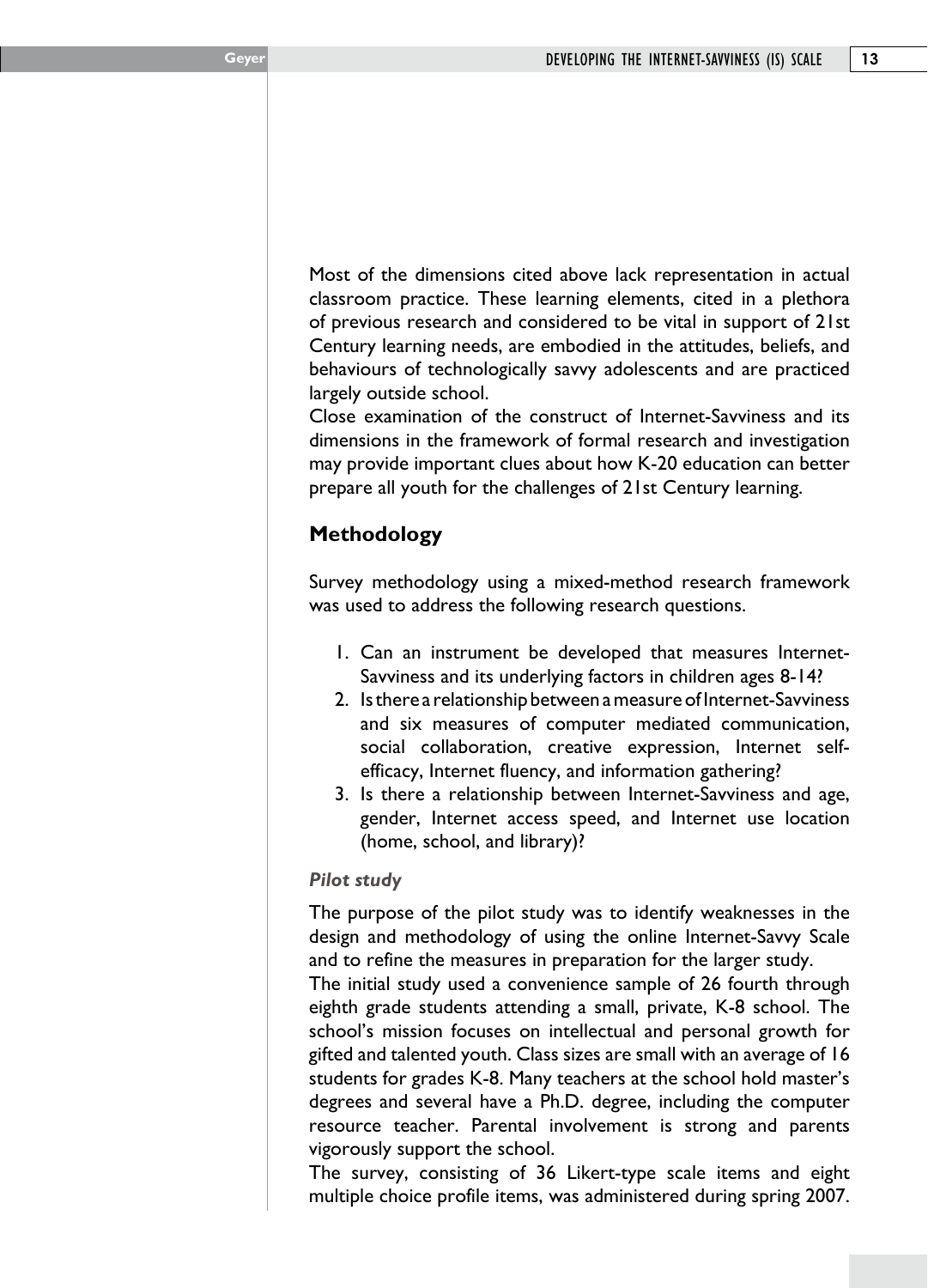An introductory letter explaining the research study and a parental consent form were sent home with 66 students. Twenty-six students returned a signed consent form for a 39.4% response rate. The 26 students, 8 females and 18 males, completed the survey during school hours under teacher supervision.

# **Results of the pilot study**

Internal consistency of the measures was assessed using Cronbach's alpha. Results showed acceptable levels of reliability for the Internet Savvy Scale (0.946) and the sub-scales: computer mediated communication (0.915), social collaboration (0.915), creative expression (0.761), Internet self-efficacy (0.844), Internet fluency (0.863), and information gathering (0.764).

All results were statistically significant at  $p \le 0.001$ . Other pilot study results included the following.

- More than 80% of the respondents reported that they access the Internet "regularly" or "most of the time" at home.
- More than 46% said they access the Internet at a friend's house.
- Close to 70% of the respondents spend one to four hours a week using the Internet to "chat" (email, IM) with family and friends over the Internet.
- Fifty percent use the Internet at least an hour a week playing games.
- Fifty percent spend at least an hour a week engaging and collaborating with others over the Internet.
- Eighty-eight percent use the Internet at least one hour a week to look up information of interest to them with 35% spending at least three hours a week looking up information.

The survey prompted respondents to categorize themselves as a *Beginner*, *Intermediate*, or *Advanced* user. Their self-report indicated that 7% (*n* = 2) were *Beginner* users, 62% (*n* = 16) were *Intermediate* users, and 31% (*n* = 8) were *Advanced* users. Using ANOVA, a statistically significant difference in Internet-Savvy (IS) scores was found across the groups with  $F(2,23) = 11.343$ , *p* < .001. Post hoc results indicated significant differences between *Beginner* and *Advanced* (*p* = .014) and between *Intermediate* and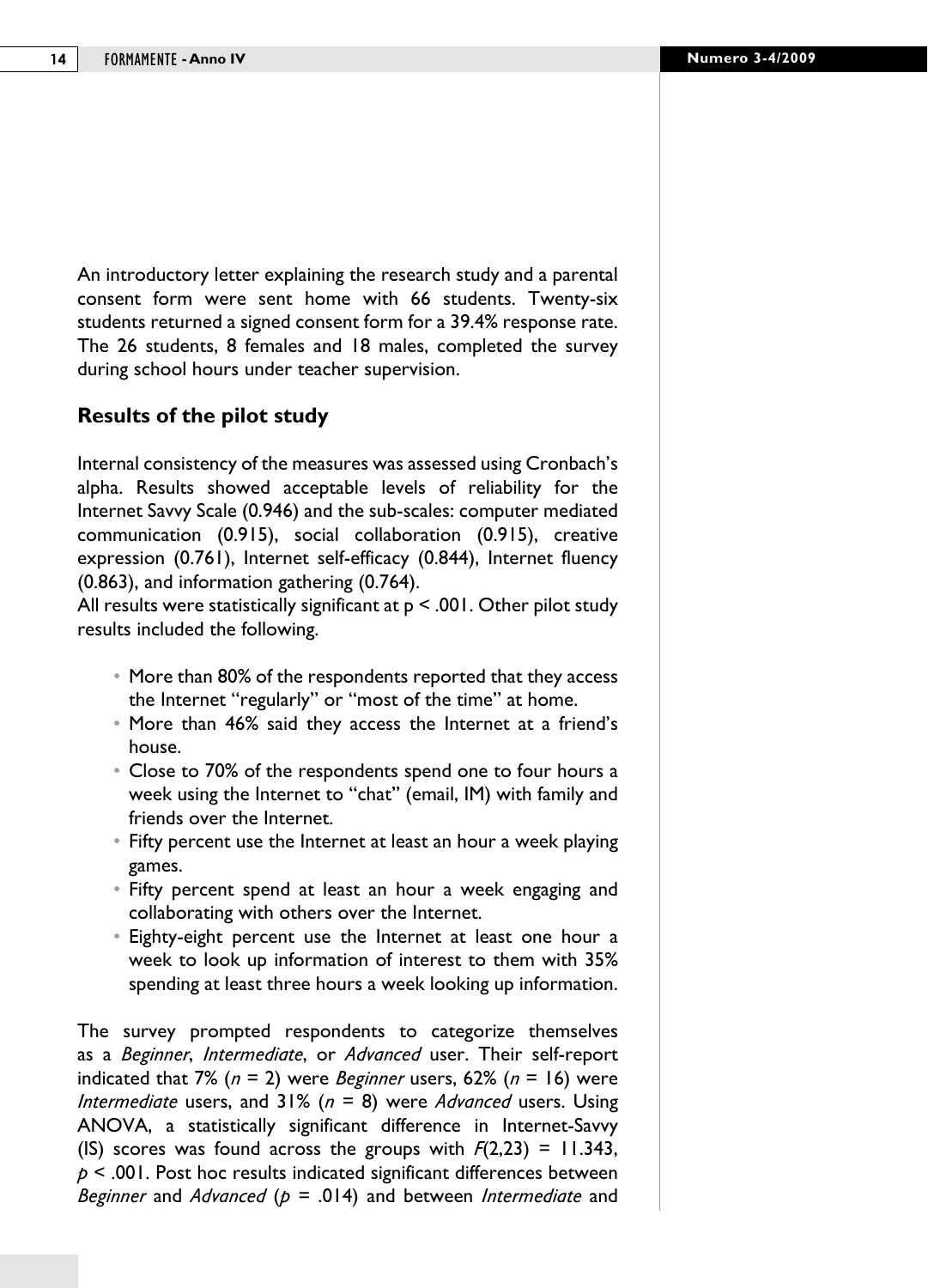*Advanced* users (*p* < .001). Inter-item and inter-domain correlations were examined and anomalous items were identified, investigated, and modified.

#### *Main study*

The survey population consisted of 677, 8- to 14-year-old academically talented youth attending a summer enrichment program at a large mid-Atlantic university in 2007. The mission of this program was to create a unique educational experience for talented learners. The program included 3 two-week sessions that ran consecutively from mid-June through the end of July. Two hundred twenty-four middle school youth attended sessions I and II, while 229 students attended session III.

Completion of the survey was voluntary. Before the survey was conducted parental consent and student assent were attained. Response rates for the study were determined by the number of parents returning a signed consent form and by the number of students who assented to taking the survey.

### *Instrumentation*

Various scales that measure technology literacies, skills and levels of computer self-efficacy exist, (Cassidy, Eachus, 2002; Eachus, Cassidy, 2006; Panero et al., 1997), but none deal with Internet-Savviness as a multidimensional construct or examine the use of the Internet by middle school youth. Consequently, the researcher developed a survey scale to measure the construct and its underlying dimensions. Six sub-scales measured the following dimensions thought to make up Internet-Savviness: (a) computer mediated communication, (b) creative expression, (c) information gathering, (d) Internet fluency, (e) Internet self-efficacy, and (f) social collaboration.

During development, a panel of experts consisting of 12 doctoral students and professors provided extensive formative feedback about the content and format of the survey. After analyzing the feedback, weak items were modified or replaced. Subsequently, the survey was reconfigured and respondents were asked to identify the dimension that related to the item stem.

Using a spreadsheet matrix, responses were tabulated and compared to the dimension intended for each item. Based on this additional analysis, items were further modified and refined. These multiple analyses helped identify issues of formatting, structure, and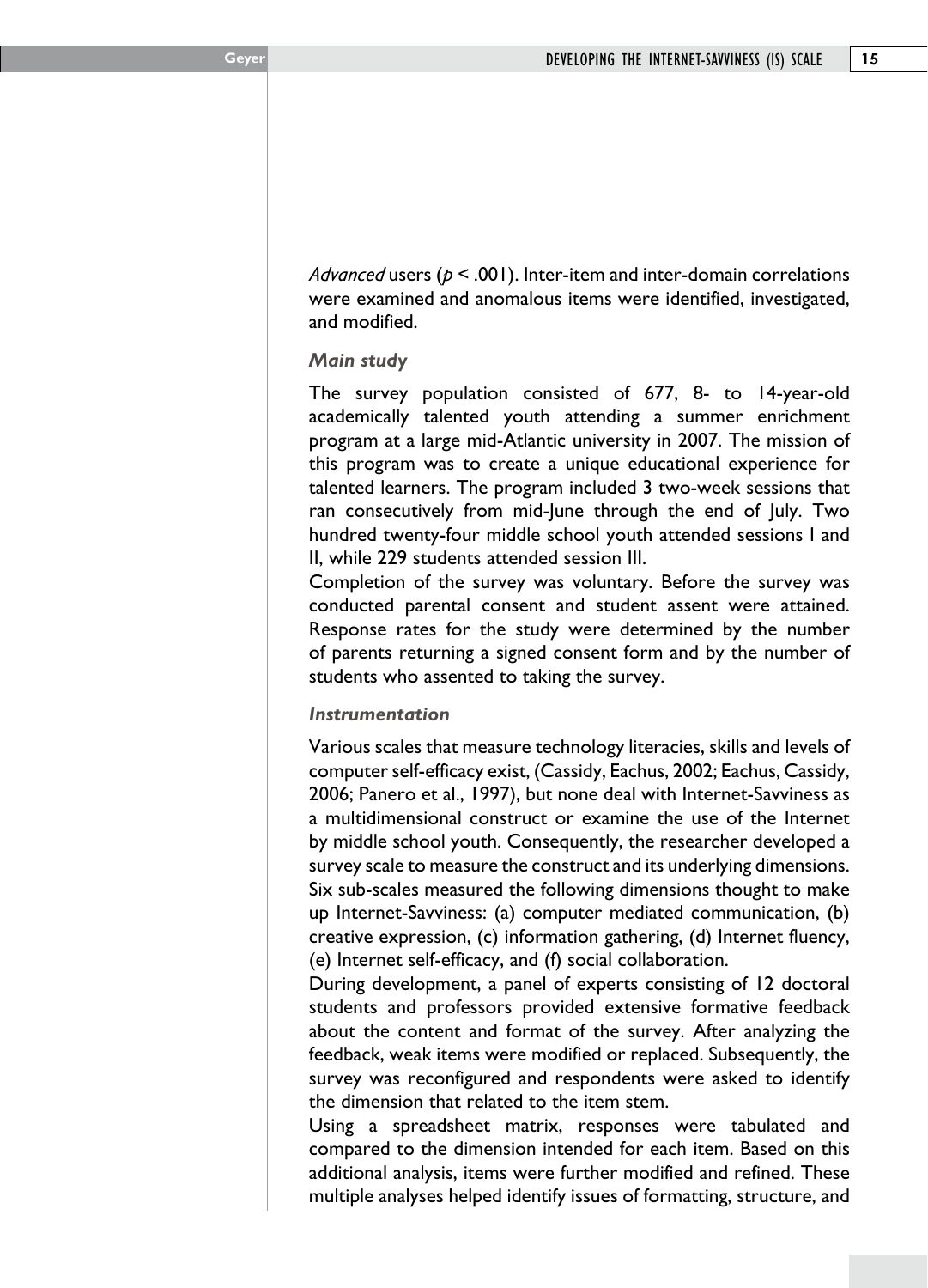clarity that could affect item non-response and measurement error (Dillman, 2000). The exercises also strengthened the face, content, convergent, and discriminant validities that comprise the overall construct validity or "quality" of the measure (Krathwohl, 1998). Part I of the survey consisted of the Internet-Savviness Scale and sub-scales. Each measure in the scale consisted of five to seven Likert-type items for a total of 38 items. Item choices consisted of *strongly disagree*, *disagree*, *agree* and *strongly agree*. Affirmation bias was controlled by wording half the items in a negative manner so that a *strongly disagree/disagree* response was needed to add to the composite score. An overall high score indicated high Internet-Savviness. A minimum score on the Internet-Savvy Scale was 38 with a maximum score of 152 for the 38 items.

Part II included 10 questions regarding demographic information and Internet access speed, location of access, and time spent on Internet activities. The respondents rated themselves as *Beginner*, *Intermediate*, or *Advanced* Internet users to establish criterion validity and to gain statistical insight into the construct of Internet-Savviness. In this study, *Advanced* users with high Internet-Savvy (IS) scores were viewed as having the highest degree of Internet-Savviness. Group membership was analyzed with the other variables of interest in the study.

The survey instrument was developed with *SelectSurvey.NET*, a commercial online survey tool. The estimated time to complete the survey was 20 minutes.

#### *Procedure*

Approximately 2 weeks before each session, an email was sent to students' parents to introduce the study. This email also invited parents to preview a "live" version of the online survey planned for their adolescent child. About 10 days before program registration, a letter and consent forms were sent to parents. The letter gave details of the study and asked parents to carefully read the consent form, sign it, and bring it with them to registration. A reminder email was sent about 5 days before registration. The researcher was on hand to collect consent forms, greet parents, and answer questions. Blank consent forms were also provided to parents who forgot the form or had not completed the form, but who were willing to do so.

Completion of the survey was voluntary and anonymous. The first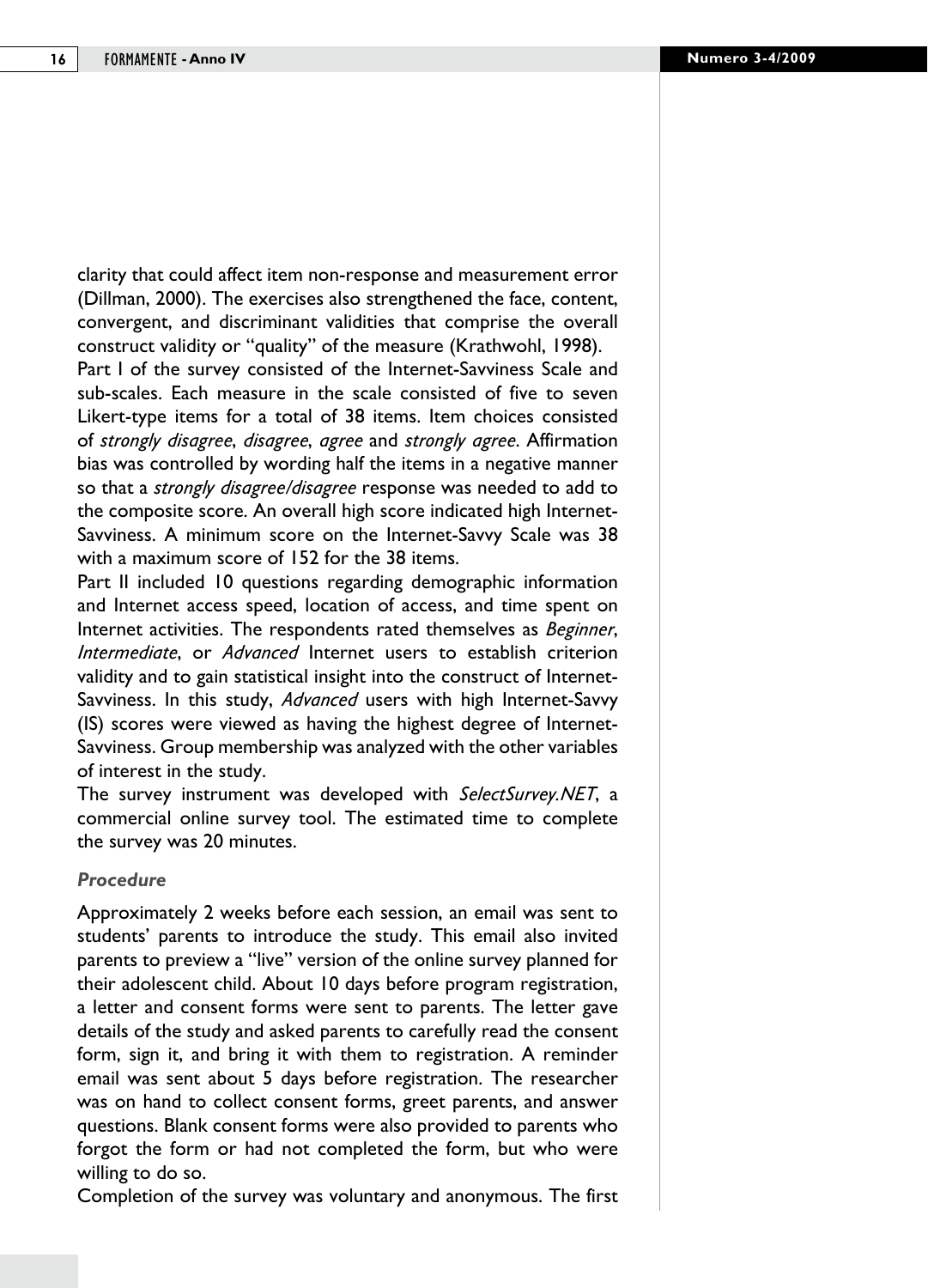screen of the survey served as the youth assent verification. The survey began when each respondent clicked on the "I Agree" button. Not all eligible youth were able to take the survey due to schedule constraints. About a week after each session, a follow-up email was sent to consenting parents whose child had not taken the survey, which asked them to allow their child to take the survey at home. An additional 20 youth completed the survey in this manner.

#### *Data recording and management*

After each survey session, collected data were downloaded from the SurveySelect database into a secure Excel spreadsheet file. Data were coded manually and imported into SPSS v. 14 for analysis.

#### *Limitations*

The following limitations should be considered. First, the survey was completed by youth identified as academically talented from a non experimental convenience group. Consequently, the degree of Internet-Savviness could emerge differently in this group compared to other talented youth and other groups in the middle school population. Any discussion regarding generalizability of Internet-Savviness to other groups and populations needs to proceed thoughtfully and carefully. Second, the self-report nature of survey methodology as well as a number of variables can potentially affect results. Among these variables are recall strategies, instructions, mood, time of day, and response formats (Stone et al., 2000).

# **Results**

Three hundred twenty parents completed consent forms for a return rate of 47.3%. From this available pool of respondents, 243 adolescents completed the survey during the three main sessions and post sessions for a completion rate of 35.9%. One hundred thirty-two individuals (presumably parents or guardians) previewed the online survey before their adolescent child attended the summer session. The average time for all respondents to complete the survey was 17 minutes and 50 seconds.

### *Demographics - age and gender*

The age of the participants was 8-14 years of age with over 95% of the sample falling into the 10- to 13-year-old age range. The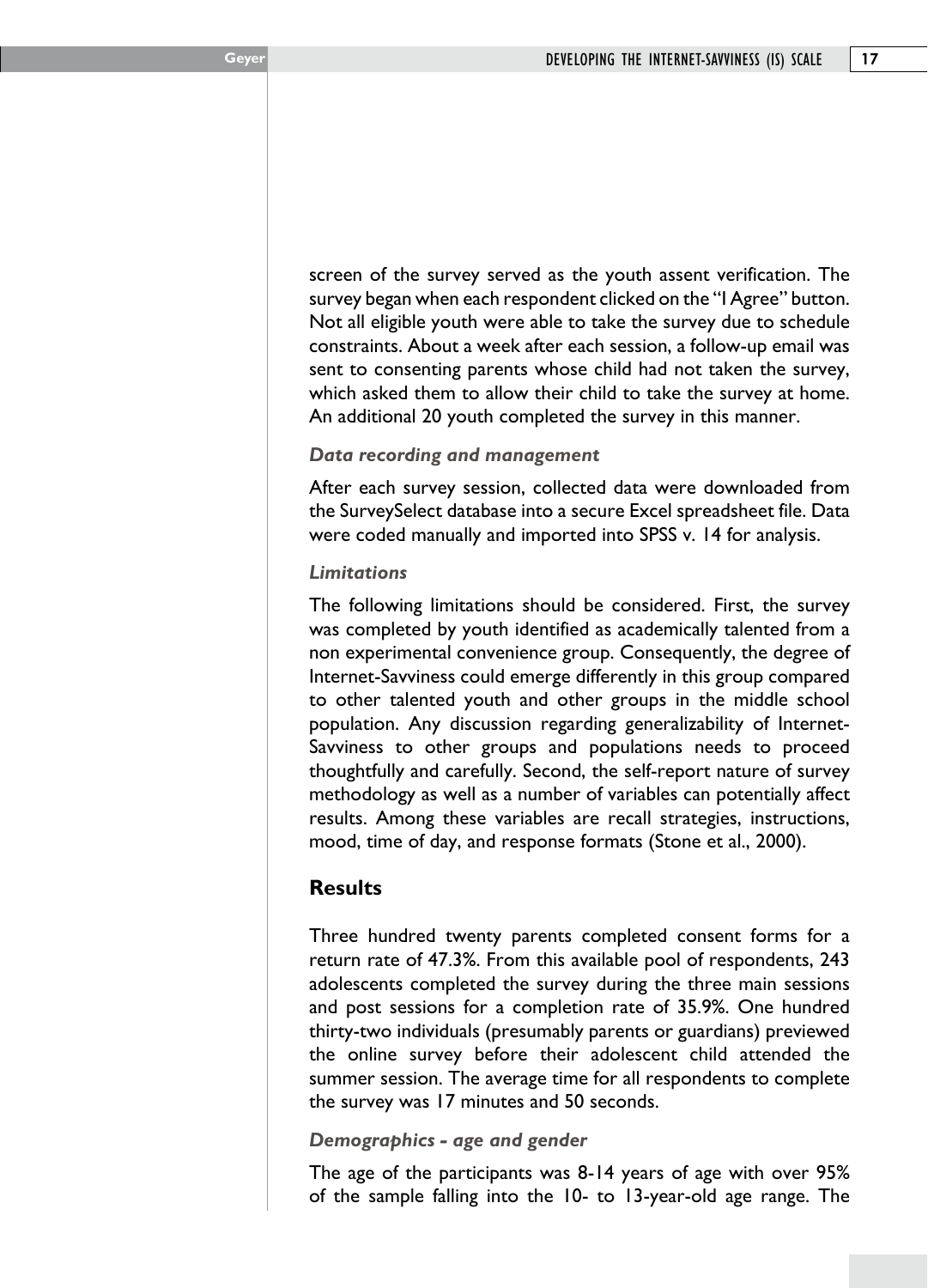average age for all participants was 11.63 years (*SD* = 1.165, *n* = 222). Females (*M* = 11.67, *SD* = 1.159, *n* = 142) were slightly older than males (*M* = 11.56, *SD* = 1.178, *n* = 80).

#### *Data inspection*

The raw dataset was inspected visually and statistically by examining frequencies, box plots, histograms, and Internet-Savvy (IS) scoring distribution. One outlier, a nine-year-old female with an Internet-Savvy score of 47, reported herself to be an *Advanced* Internet user (*Advanced* = 3). This IS score was almost three standard deviations from the mean of standard scores (z score = -2.997) for *Advanced* users and well outside the normal distribution of scores. The case was dismissed from the dataset, which reduced the number of cases to 242. Tests for normality and homogeneity of variance on the IS scores were as expected.

Missing data can seriously affect statistical results (Greenlees et al., 1982; Little, Rubin, 1987). In order to more closely approximate the true value of the unobserved missing score, an average of the item scores within each dimension was calculated and substituted for the dimension's missing score - thereby providing 242 complete cases for the dataset.

| Measures                  |       | Sesson I<br>n=73 |        |          |             | Sesson II<br>n=57 |          |       | Sesson III<br>n=93 |          |  |
|---------------------------|-------|------------------|--------|----------|-------------|-------------------|----------|-------|--------------------|----------|--|
|                           | Items | M                | SD     | $\alpha$ | M           | SD                | $\alpha$ | M     | SD                 | $\alpha$ |  |
| Information<br>Gathering  | 6     | 19.12            | 2.445  |          | .633 19.468 | 2.895             | .747     | 18.53 | 3.344              | .837     |  |
| Communication             | 5     | 16.57            | 3.005  | .860     | 16.68       | 3.017             | .836     | 16.10 | 3.484              | .878     |  |
| Internet<br>Self-Efficacy | 5     | 16.70            | 2.492  | .825     | 15.89       | 2.657             | .681     | 16.30 | 2.409              | .775     |  |
| Creative<br>Expression    | 5     | 12.95            | 3.536  | .8 I I   | 13.03       | 3.692             | .788     | 13.06 | 3.545              | .823     |  |
| Internet<br>Fluency       | 5     | 12.58            | 3.618  | .744     | 11.68       | 3.461             | .692     | 12.37 | 3.523              | .778     |  |
| Social<br>Collaboration   | 6     | 14.98            | 4.104  | .826     | 14.69       | 4.223             | .819     | 14.52 | 3.834              | .789     |  |
| Internet-Savvy<br>Scale   | 32    | 92.90            | 13.886 | .910     | 91.44       | 14.686            | .910     | 90.88 | 14.993             | .926     |  |

Table 1. Reliability coefficients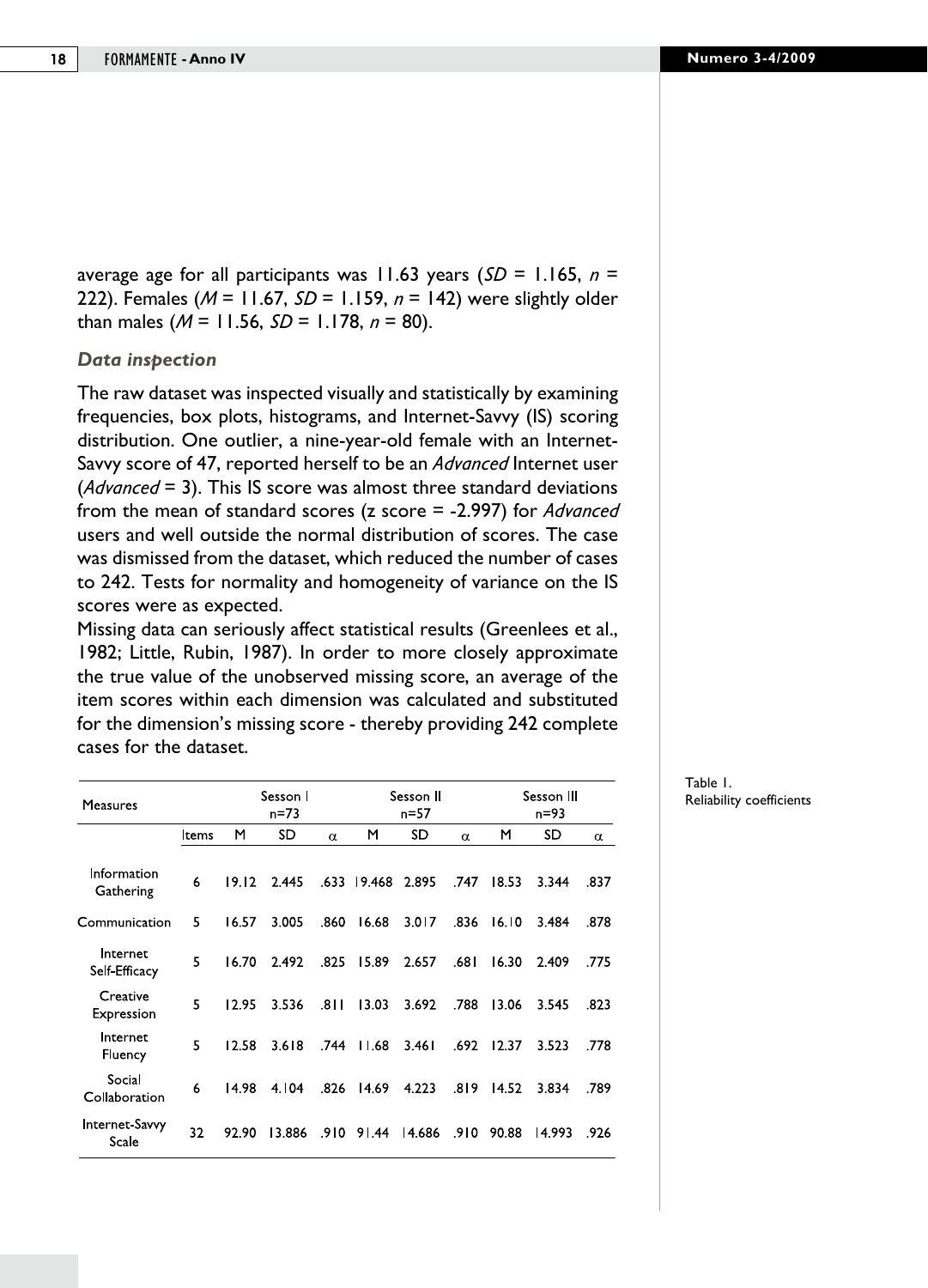Table 2. Mean scores, standard deviations, and alpha-dimensions

| Measures                       |       | <b>All Sessions</b><br>$n = 242$ |        |      |  |  |  |
|--------------------------------|-------|----------------------------------|--------|------|--|--|--|
|                                | Items | М                                | SD     | α    |  |  |  |
| Information<br>Gathering       | 6     | 18.90                            | 2.99   | .772 |  |  |  |
| Communication                  | 5     | 16.36                            | 3.263  | .858 |  |  |  |
| Internet<br>Self-Efficacy      | 5     | 16.29                            | 2.482  | .765 |  |  |  |
| Creative<br>Expression         | 5     | 12.88                            | 3.616  | .816 |  |  |  |
| Internet<br>Fluency            | 5     | 12.19                            | 3.503  | .742 |  |  |  |
| Social<br>Collaboration        | 6     | 14.62                            | 4.04   | .808 |  |  |  |
| <b>Internet Savvy</b><br>Scale | 32    | 91.24                            | 14.603 | .913 |  |  |  |
|                                |       |                                  |        |      |  |  |  |

### *Item analysis and reliability*

Scale items may be removed or replaced based on their correlation and suitability with other items in their respective domains (Green et al., 2000; Krathwohl, 1998). Thirty-eight items were developed initially for the instrument with the expectation that weaker and redundant items would be identified and dropped. Correlation was calculated using Pearson's Product-Moment Correlation Coefficient. Six items with weak intra-correlations were identified and dismissed from the measure, reducing the number of items from 38 to 32.

Internal consistency of the revised 32-item scale, measured by Cronbach's alpha was satisfactory for the overall scale and subscales. Mean scores, standard deviations, and alpha coefficients were consistent across all three sessions. The results for the three main sessions are presented in Table 1. The follow-up session results (*n* = 20) are not shown.

Summary mean scores, standard deviations, and reliability coefficients by dimension are shown in Table 2.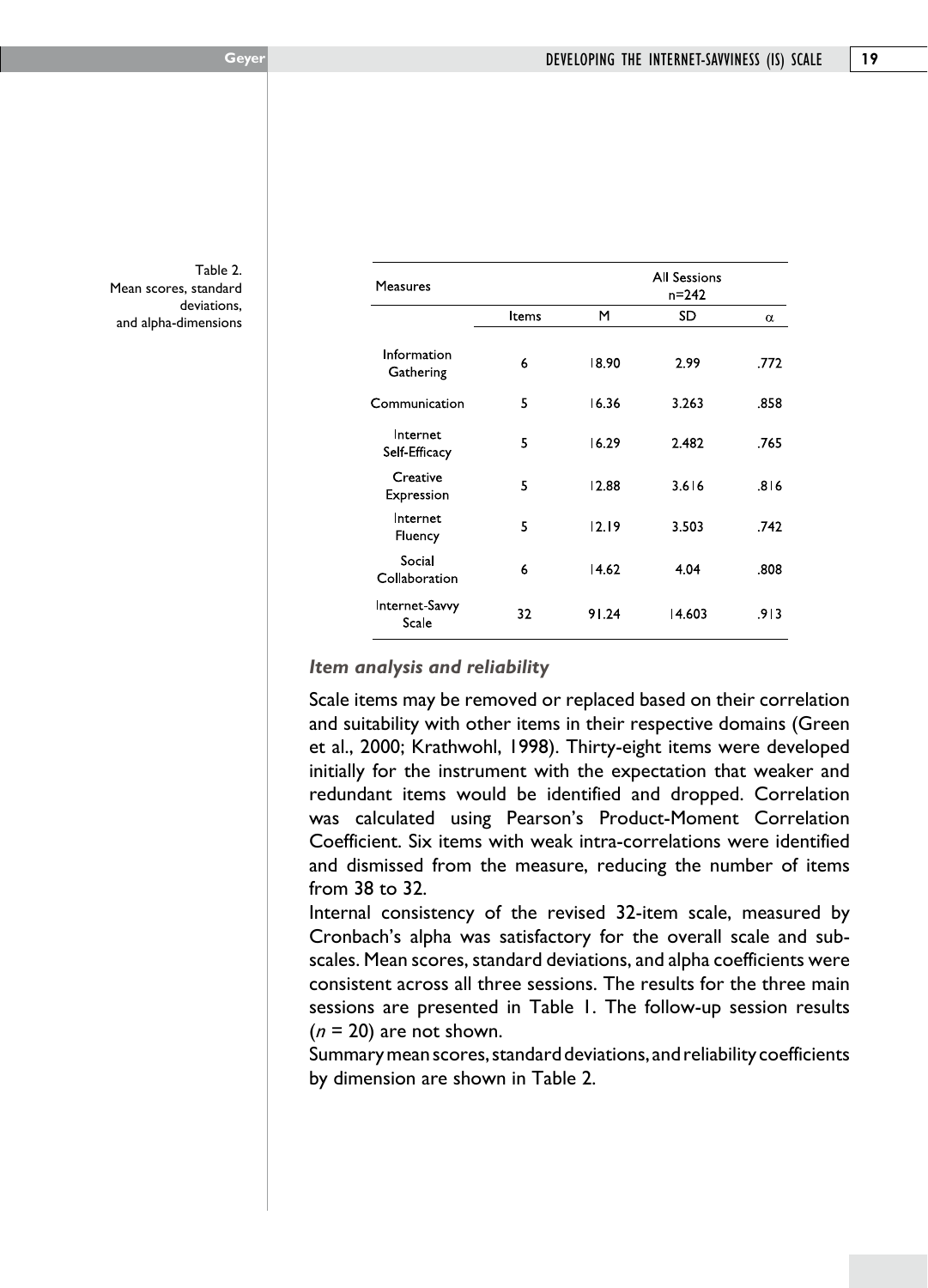#### *Factor analysis*

To establish further evidence of construct validity (Krathwohl, 1998) and to reduce the number of items to a more simple structure, an exploratory factor analysis was conducted using Principal Component Analysis (PCA) with varimax rotation. The first attempt at identifying the simple structure of the scale revealed that all item loadings exceeded .40 except for one item in the social collaboration dimension index. This item was removed and the PCA analysis was re-run based on 31 items. Seven components with eigenvalues greater than one accounted for 60.46% of the total variance in scores as shown in Table 3.

The rotated component matrix was based on 31 items. Item Q7CE (0.523) double-loaded on Component 2 (social collaboration) and Component 3 (creative expression). Items Q10IG and Q37IG are very similar questions about information gathering with one question addressing information needs "for homework assignments…" and the other involving "gathering research data". Both relate to information needs at school, which may have caused them to form under a unique component rather than under Component 6 (information gathering), a more general component.

| Component |       | Initial Eigenvalues |                 |       | <b>Extraction Sums</b><br>of Squared Loadings |                 | <b>Rotation Sums</b><br>of Squared Loadings |                    |                 |  |
|-----------|-------|---------------------|-----------------|-------|-----------------------------------------------|-----------------|---------------------------------------------|--------------------|-----------------|--|
|           | Total | % of<br>Variance    | Cumulative<br>% | Total | % of<br>Variance                              | Cumulative<br>% | Total                                       | $%$ of<br>Variance | Cumulative<br>℅ |  |
|           | 8.713 | 28.107              | 28.107          | 8.713 | 28.107                                        | 28.107          | 3.257                                       | 10.508             | 10.508          |  |
| 2         | 2.574 | 8.305               | 36.412          | 2.574 | 8.305                                         | 36.412          | 3.160                                       | 10.195             | 20.702          |  |
| 3         | 2.132 | 6.876               | 43.288          | 2.132 | 6.876                                         | 43.288          | 2.892                                       | 9.329              | 30.031          |  |
| 4         | 1.755 | 5.660               | 48.949          | 1.755 | 5.660                                         | 48.949          | 2.881                                       | 9.294              | 39.325          |  |
| 5         | 1.322 | 4.265               | 53.214          | 1.322 | 4.265                                         | 53.214          | 2.506                                       | 8.085              | 47.410          |  |
| 6         | 1.174 | 3.787               | 57.001          | I 174 | 3.787                                         | 57.001          | 2.447                                       | 7.895              | 55.305          |  |
| 7         | 1.073 | 3.46 I              | 60.462          | 1.073 | 3.461                                         | 60.462          | 1.599                                       | 5.157              | 60.462          |  |

#### *Validity*

Construct validity is the unifying framework for evidence regarding whether or not we are measuring what we think we are measuring (Krathwohl, 1998). Item evaluation and reconciliation analysis by the panel of Ph.D. education cohorts was used to establish the face and content validity of the scale. Evidence of criterion validity was

#### Table 3. Total variance explained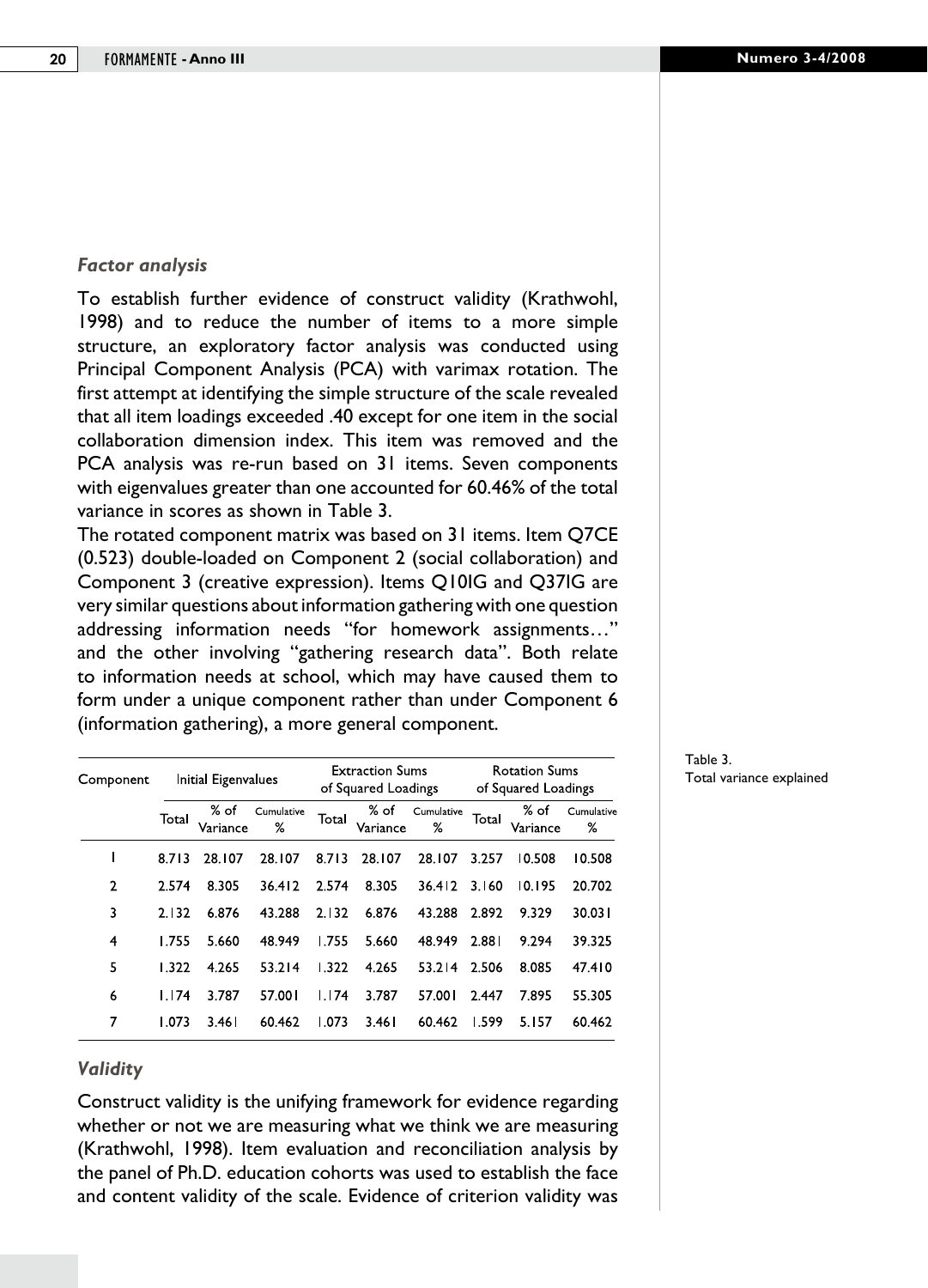established by asking participants to rate their level of expertise on a three-point scale: *Beginner*, *Intermediate*, and *Advanced* (IS User groups). The expectation was that respondents who perceived themselves to be at a higher level of expertise would score better. ANOVA results indicated that this was the case with *F*(2,237) = 43.779, *p* < .001). *Beginners* scored lowest, followed by *Intermediate* users, with the *Advanced* group scoring highest. *Advanced* users were considered to be *Internet-Savvy* for purposes of this study. Tukey's post-hoc test showed statistically significant differences between the *Beginners*, *Intermediate*, and *Advanced* groups, with  $p < .001$ .

#### *Multivariate analysis*

A MANOVA was conducted to examine differences in IS score means across the dimensions. Dimension sub-scores served as outcome variables against the *IS User* groups. The results are shown in Table 4.

Post hoc test results indicated that differences were statistically significant  $(p \le 0)$  except for creative expression and social collaboration where differences in scores were not statistically significant (*p* < .05) between *Beginner* and *Intermediate* users. Components that correspond to what the scale was intended to measure provide evidence of construct validity (Krathwohl, 1998). The results of the exploratory factor analysis clearly identified clusters of items that measured their intended dimensions.

#### *Gender and age - IS scores*

Mean Internet-Savvy scores were examined by gender and age. Although males had slightly higher average IS scores (*M* = 93.30, *SD* = 14.360, *n* = 83) than females, (*M* = 91.17, *SD* = 14.424,  $n = 146$ ), this difference was not significant.

It was expected that older users would score better than younger users and this was the case, with  $F(5,215) = 6.378$ ,  $p \le .001$ . Post hoc results (eight-year-old eliminated) seemed to indicate that the 13-year-old threshold was meaningful in terms of the Internet-Savvy total scores. Differences in scores of 9- to 12-year-old participants comparisons were not statistically significant but this changed at age 13 with 13-year-old group scores becoming significantly different against younger age groups of 9-, 10-, and 11-year-olds (*p* < .05) with 12-year-olds nearing significance  $(p = .056)$ .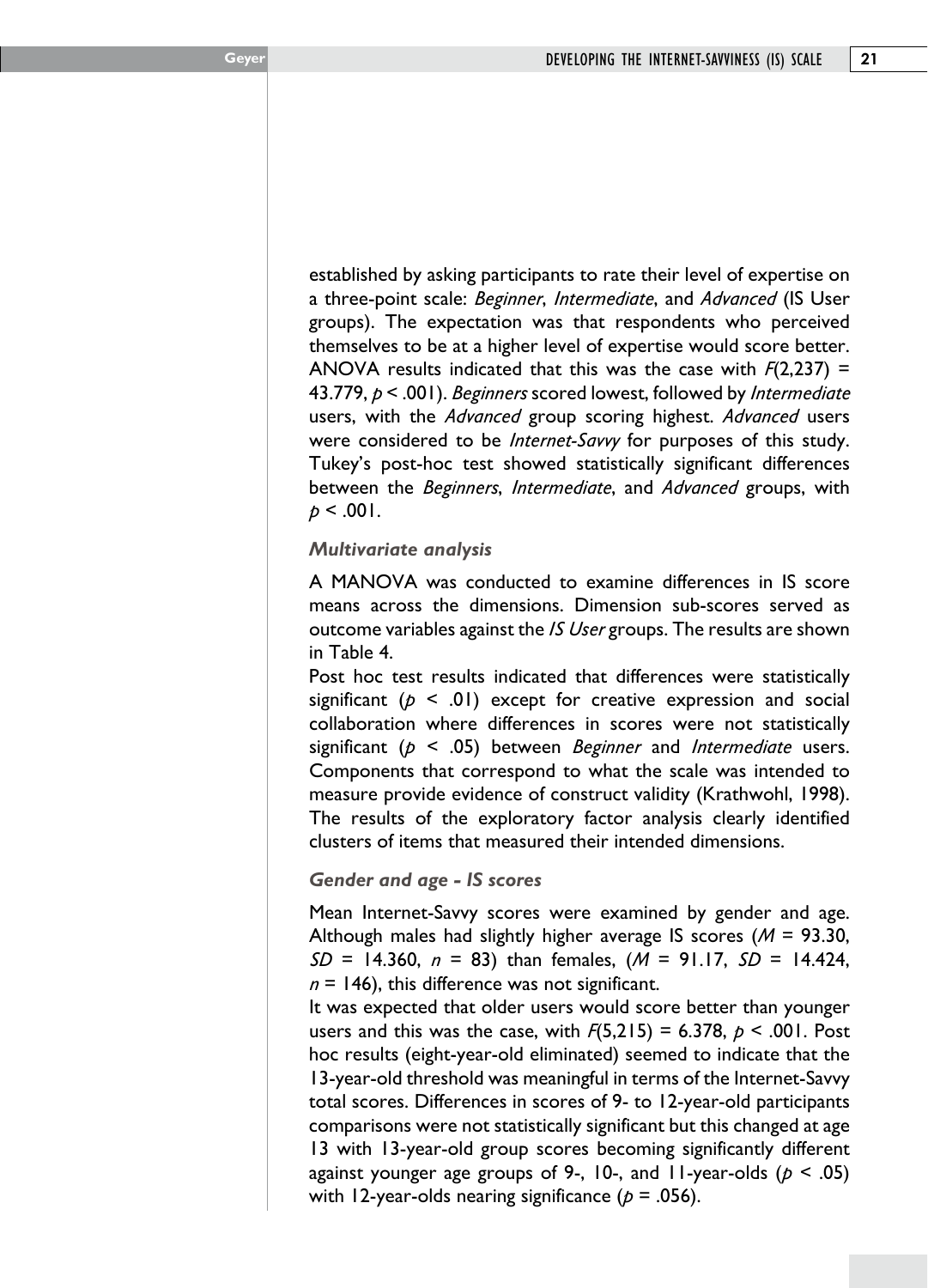For the 9-, 10- and 11-year-old age groups, males scored better than females. However, at age 12, females (*M* = 92.14, *SD* = 11.531) surpassed males ( $M = 90.28$ ,  $SD = 14.482$ ) and stayed even at age 13. No females were in the 14-year-old age group, but these scores were not statistically different from the 13-year-old females. The overall scores for all age groups showed no statistical differences between males and females.

| Domain                    | Beginner<br>$(n=17)$<br>M. SD | Intermediate<br>$(n=141)$<br>M. SD | Advanced<br>$(n=82)$<br>M, SD | Total<br>$(n=220)$<br>M, SD | $F(2,237)^*$ |
|---------------------------|-------------------------------|------------------------------------|-------------------------------|-----------------------------|--------------|
| Information<br>Gathering  | 16.14.4.167                   | 18.51.2.677                        | 20.17.2.659                   | 18.91.2.991                 | 18.146       |
| Communication             | 13.20, 4.586                  | 16.03.3142                         | 17.61, 2.510                  | 16.37, 3.262                | 16.698       |
| Internet<br>Self-Efficacy | 13.47, 1.7                    | 15.65, 2.207                       | 17.99, 1.941                  | 16.30, 2.475                | 49.391       |
| Creative<br>Expression    | 10.94, 3.344                  | 12.17.3.328                        | 14.51, 3.601                  | 12.88, 3.620                | 15.029       |
| Internet<br>Fluency       | 8.65, 2.178                   | 11.21.2.770                        | 14.57, 3.383                  | 12.18.3.477                 | 46.347       |
| Social<br>Collaboration   | 12.81, 4.028                  | 14.12, 3.567                       | 15.88, 3.383                  | 12.18.3.477                 | 7.330        |

 $*_{p}$  < .001

#### *Online access, location, and activities*

Rather than describing Internet access in broadband terms and speed (kbits\sec, DSL, cable, dialup) which might have been confusing to some participants, response speed was described in terms of *Fast*, *Slow*, and *Very Slow*. An overwhelming majority of users (76.1%) reported having "fast" access at home, while 21% reported slow or very slow access. Only three participants reported having no access to the Internet at home and no one reported not having a computer at home.

Significant statistical differences were revealed in *Chatting with friends and family* for females (*M* = 2.14, *SD* = 1.578) over males (*M* = 1.65, *SD* = 1.629) with *F*(1,206) = 11.162, *p* = .038 and *Playing games* with males (*M* = 2.56, *SD* = 1.423) outpacing females (*M* = 2.02, *SD* = 2.02) at *F*(1,206) = 7.961, *p* = .005. A comparison by age showed statistical differences in chatting online *F*(6,193) =

#### Table 4. Means & standard deviations by IS user group and domain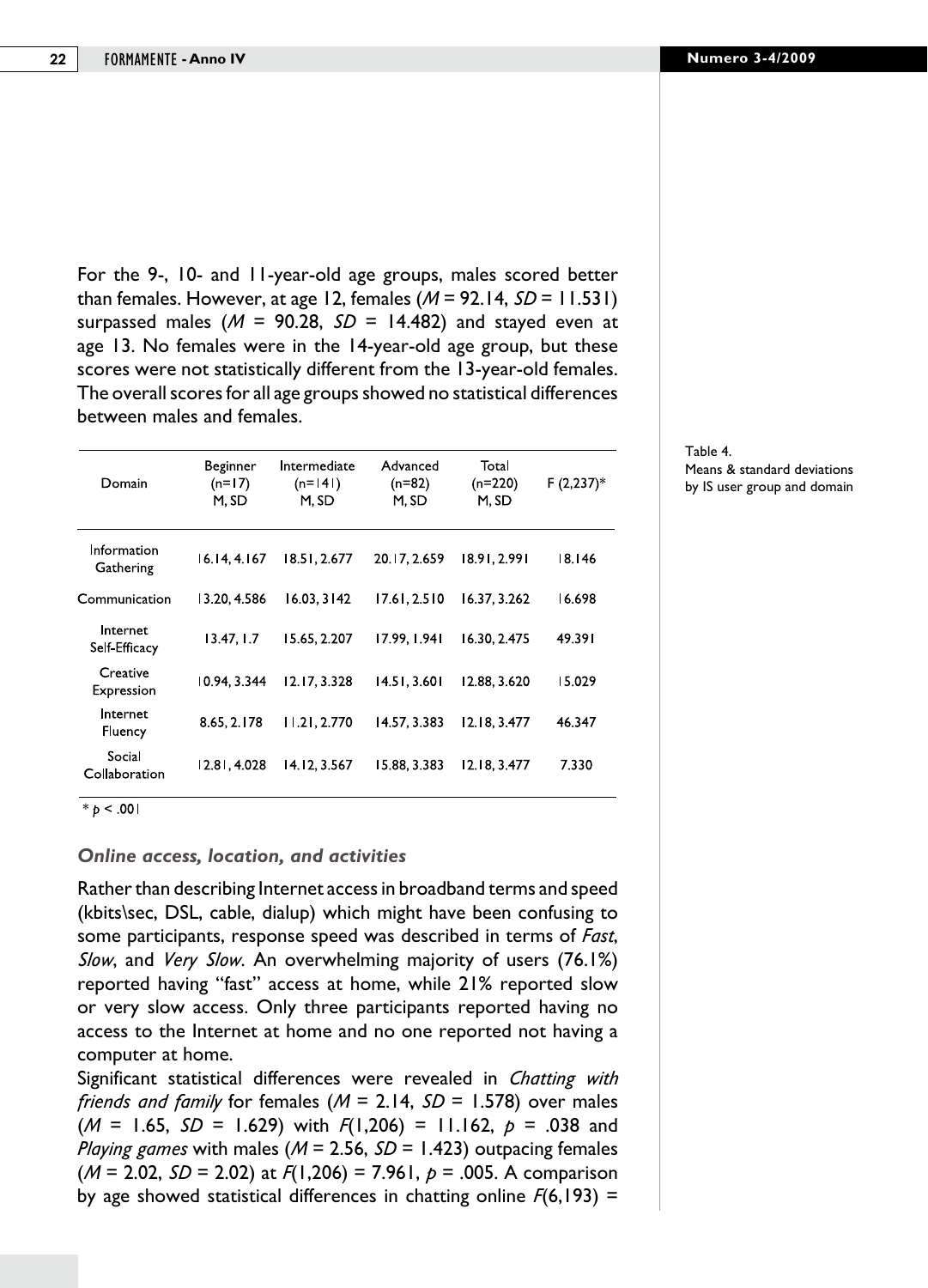5.435, *p* < .001, doing something creative *F*(6,193) = 3.238, *p* = .005, and playing games *F*(6,193) = 3.577, *p* = .002.

*Advanced users and Internet-Savviness*

Eighty-one participants (33.9%) reported themselves as an *Advanced* user of the Internet. Of those reporting gender affiliation, 29.6% of females in the sample (*n* = 145) considered themselves *Advanced*, while 37.3% of the males did though there was less than a one point difference in means between male (*M* = 102.30, *SD* = 10.662) and female (*M* = 101.59, *SD* 12.158).

*A MANOVA* revealed that differences in Internet use at home, *<sup>F</sup>*(2,218) = 21.975, *p* < .001, and at a friend's house, *F*(2,218) = 5.140, *p* = .007, were significant for *IS User* groups. No significant differences existed between males and females regarding where they accessed the Internet. Respondents were also asked about the types of Internet activities they participated in and the time spent on each activity. *MANOVA* results also revealed that differences in all of the activities were statistically significant (*p* < .02) for *IS User* groups. (See Table 5 for activities and weekly time devoted to each activity).

| Weekly<br>Activities                       | never    | ℅    | less<br>than I<br>hour | %    | Between<br>1 & 83<br>hours | %    | Between<br>3 & 5<br>hours | %    | Between<br>5 & 7<br>hours | %    | 7 or<br>more<br>hours | ℅   | $10$ or<br>more<br>hours |
|--------------------------------------------|----------|------|------------------------|------|----------------------------|------|---------------------------|------|---------------------------|------|-----------------------|-----|--------------------------|
| Chatting<br>$(n=232)$                      | 48       | 19.8 | 65                     | 26.9 | 49                         | 20.2 | 26                        | 10.7 | 27                        | 11.2 | 27                    |     | $11.2$ 55.6              |
| Creative<br>$(n=229)$                      | 125 51.7 |      | -42                    | 17.4 | 33                         | 13.6 | $\overline{13}$           | 5.4  | 7                         | 2.9  | 7                     | 2.9 | 26.2                     |
| Playing<br>(n                              | 12       | 5.0  | 62                     | 25.6 | 77                         | 31.8 | 42                        | 17.4 | 19                        | 7.9  | 19                    | 7.9 | 66.0                     |
| $\frac{=228}{\text{Sharing}}$<br>$(n=234)$ | 8 48.8   |      | 60                     | 24.8 | 28                         | 11.6 | 8                         | 3.3  | 10                        | 4.1  | 5                     | 2.1 | 21.8                     |
| Looking up<br>$(n=233)$                    | 20       | 8.3  | 70                     | 28.9 | 80                         | 33.I | 37                        | 15.3 | 22                        | 9.I  | 4                     | 1.7 | 61.3                     |

Using stepwise regression, IS scores was used as the criterion variable while age, gender, access, location, and activities served as predictors. *Doing something creative* contributed 27.4% of the variance in IS scores while Access at home contributed 11.3 percent of the variance in IS scores. These two predictors contributed close to 40% of the variance in IS scores with *Exchanging images*, and

Table 5. Internet activities by participation percent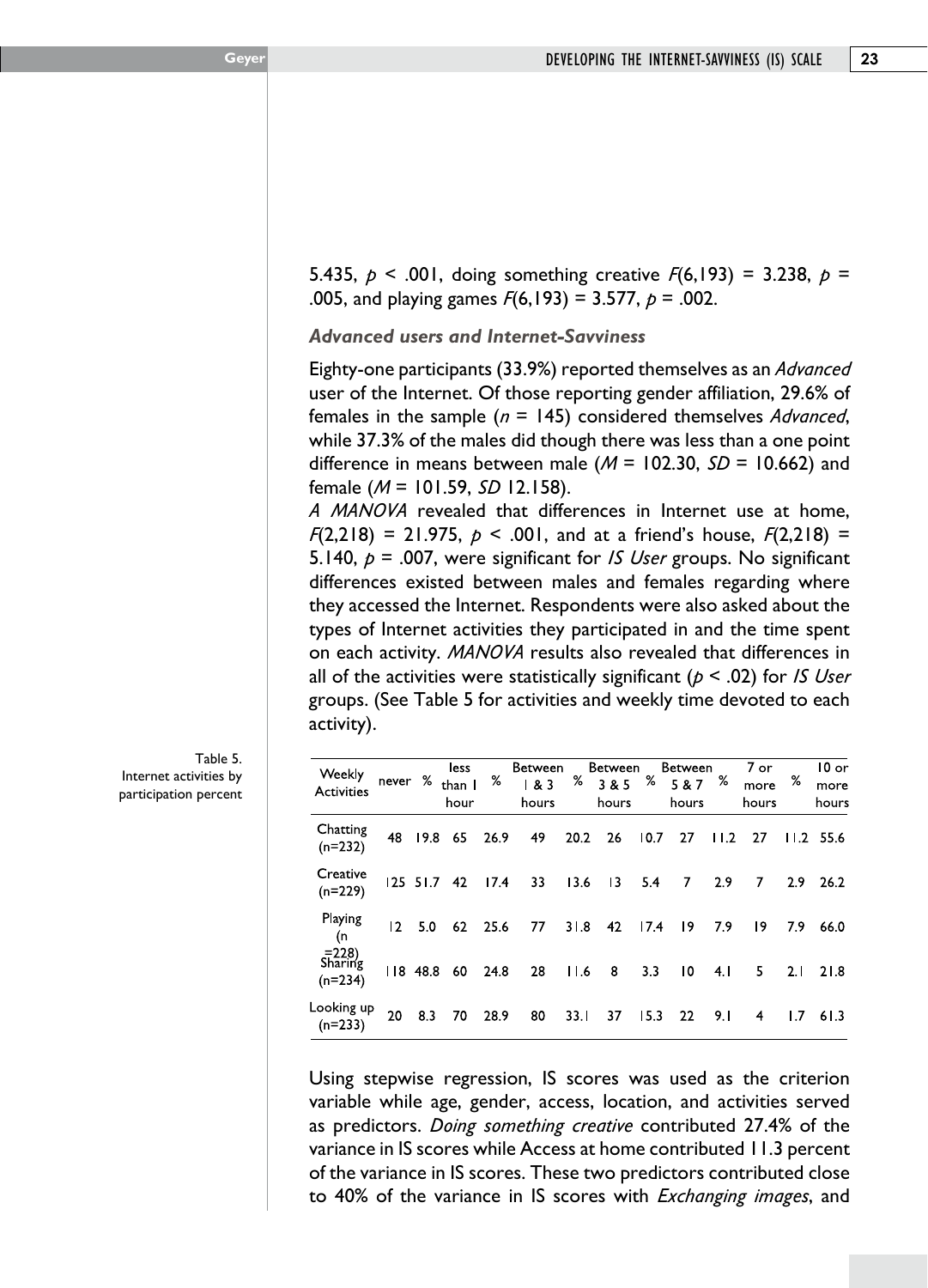*Access speed*, *Age*, and *Access at a friend's house* also contributing but at a lower effect,  $p < .05$ . Table 6 shows the  $R^2$  and  $R^2$  changes for all the predictors that were statistically significant in influencing IS scores.

|              |                   |             |                      | Std.                        |                       |             | <b>Change Statistics</b> |                 |                  |
|--------------|-------------------|-------------|----------------------|-----------------------------|-----------------------|-------------|--------------------------|-----------------|------------------|
| Model        | R                 | R<br>Square | Adjusted<br>R Square | Error<br>of the<br>Estimate | R<br>Square<br>Change | F<br>Change | dfl                      | df <sub>2</sub> | Sig.<br>F Change |
| $\mathbf I$  | .524 <sup>a</sup> | .274        | .270                 | 11.728                      | .274                  | 70.980      | I                        | 188             | .000             |
| $\mathbf{2}$ | .622 <sup>b</sup> | .387        | .380                 | 10.808                      | .113                  | 34.373      | ı                        | 187             | .000             |
| 3            | .657 <sup>c</sup> | .432        | .423                 | 10.431                      | .045                  | 14.732      | ı                        | 186             | .000             |
| 4            | .672 <sup>d</sup> | .452        | .440                 | 10.271                      | .020                  | 6.861       | ı                        | 185             | .010             |
| 5            | .686 $^{\rm e}$   | .471        | .457                 | 10.117                      | .019                  | 6.655       | L                        | 184             | .010             |
| 6            | $.695^{\dagger}$  | .484        | .467                 | 10.025                      | .012                  | 4.408       | ı                        | 183             | .037             |
|              |                   |             |                      |                             |                       |             |                          |                 |                  |

Table 6. Multiple regression analysis

<sup>a</sup> Predictors: (Constant), Doing something creative....

 $<sup>b</sup>$  Predictors: (Constant), Doing something creative....access at home</sup>

<sup>C</sup> Predictors: (Constant), Doing something creative....access at home, Exchanging images...

d Predictors: (Constant), Doing something creative....access at home, Exchanging images...speed

e<br>Predictors: (Constant), Doing something creative....access at home, Exchanging images...speed, age

 $^{\mathsf{f}}$ Predictors: (Constant), Doing something creative....access at home, Exchanging images...speed, age, access at friend's house

# **Discussion**

This study developed and validated the psychometric properties of a new instrument designed to measure Internet-Savviness, a multidimensional, newly conceived construct. Reliability coefficients for the dimensions were satisfactory with the overall coefficient for the IS scale at 0.91. The exploratory factor analysis aggregated the influence of 32 Internet-Savviness measurement items to a structure consisting of six main dimensions. Of the seven components that emerged, all eigenvalues exceeded 1.0 and all rotated factor loadings exceeded 0.50. One indicator double-loaded on creative expression and social collaboration. The two items designed as indicators of *Information Gathering* actually converged on a seventh component. The common element between the two items was gathering information in a school context as compared to the other four items, which were more generic in terms of search behaviours.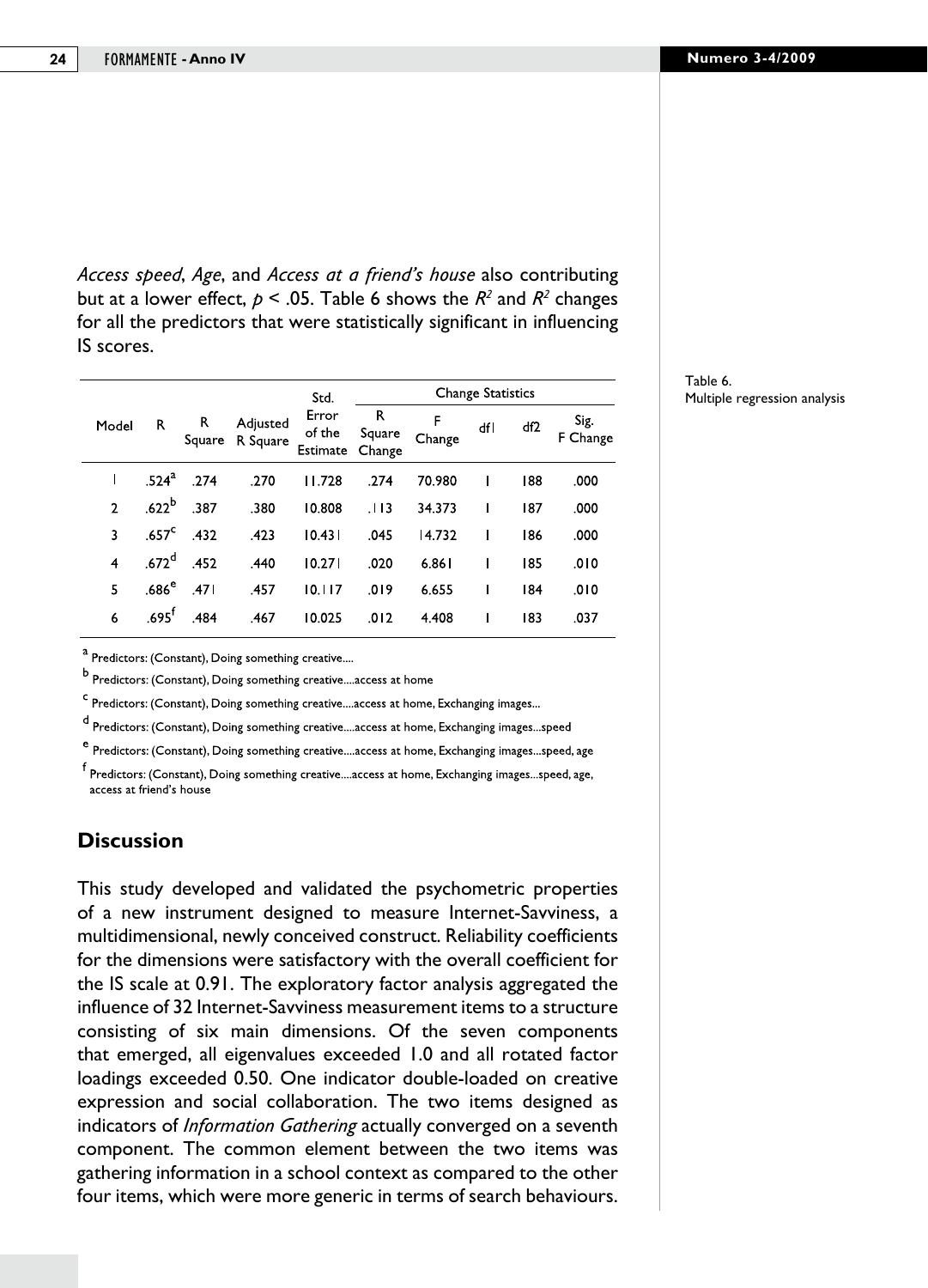This may have caused the formation of the additional component. These issues will be addressed and refined in future iterations of the IS scale.

*Internet-Savvy scores - age and gender*

Internet-Savvy scores increased with age as expected, but a statistical difference was not detected until age 13. Although females started out below males on overall IS scores, they closed the gap by age 12 and stayed essentially even with the males through ages 13 and 14. Overall, the females showed a more consistent and accelerated rate of increase in IS scores with age. This trend is shown in Figure 2 (with 8, 9 and 14-year-olds excluded due to low representation). Although more males rated themselves as *Advanced* than females as a percent of their total groups, mean average IS scores by gender were not statistically significant for this group of young people. A lack of statistical significance here is meaningful, as females have historically shadowed males in many technology-related attitudes, beliefs, and behaviours. This difference has also been suggested in research findings based on several of the dimensions of Internet-Savviness including Internet self-efficacy (Cassidy, Eachus, 2002; Eachus, Cassidy, 2006).

These results are encouraging given that middle school is a formative time for females in terms of their attitudes and beliefs regarding technology (Shoffner, 2006). Females have demonstrated an attitude of "I can, but I don't want to" (AAUW, 2000) regarding technology-related activities that have traditionally been male dominated. Have females found their "game" through more communicative, interactive, and socially collaborative activities that are now available on the Internet? Females in this study were more active than males in communicating with online friends and sharing images, audio, and video files across the Internet. This aligns with previous reporting (Horrigan, 2007; Lenhart, Madden, 2007; Lenhart et al., 2005) and further illuminates the emergent, Internet-related behaviours of females. Pre-teen and early teen males and females are increasingly engaged in all types of social networking activities (De Boor, Li, 2007), but Lenhart and associates found that older adolescent females (15 to 17 years old) were much more involved than males in activities like communicating, blogging, and creating Web sites (Lenhart et al., 2005). The latest Pew Internet study by Lenhart and associaties found this trend accelerating (Lenhart et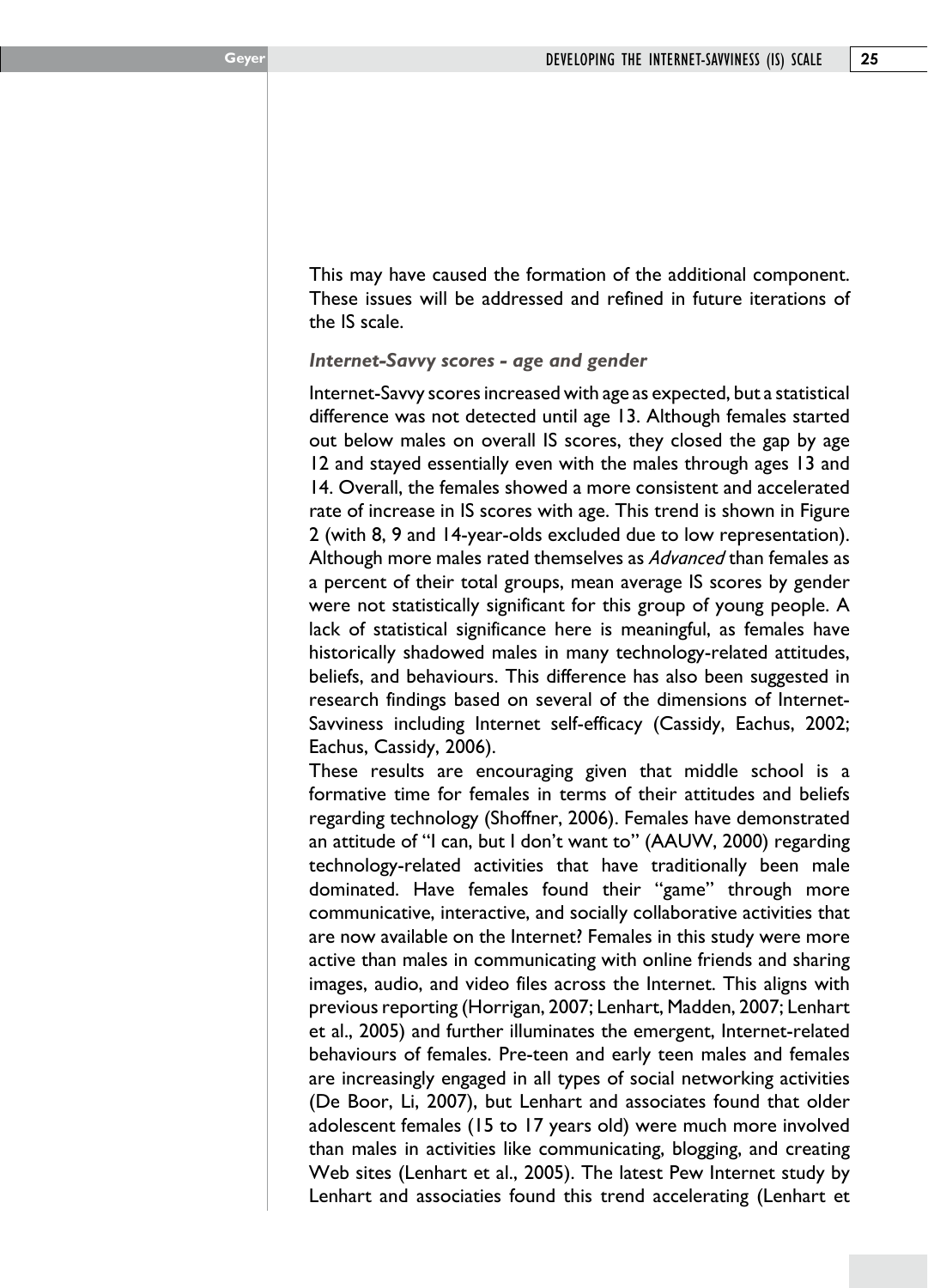al., 2007). Both studies indicated that blogging activities tended to correlate highly with sophisticated technology and Internet use in the form of content creation and other technology-related activities. Correlation is not causation and more research is needed, but it seems reasonable that new applications and opportunities for social interaction, communication, and creative expression may be appealing to females who previously eschewed the more specialized and male-driven aspects of technology. These new opportunities may finally be stimulating the interest of females and indirectly spawning new technology skills that otherwise might not have emerged. Salomon suggested that technology could be used as a kind of "Trojan Horse" to attract and engage students in higher order cognitive processing and social interaction that enhance learning. The use of new technologies that are appealing to females and other under-represented groups may serve as one strategic on-ramp to positively influencing intrinsic motivation, self-efficacy, interest, and increased participation in STEM (Science, Technology, Engineering, Mathematics) related areas (Salomon, 1993).



Figure 2. Internet-Saviness total scores - Age and gender

#### *Online access speed*

The majority of participants (76.1%) enjoyed what they considered "fast" access at home with only three participants reporting no Internet access. No one reported not having a computer at home. If "fast" is assumed equivalent to broadband access, this group compares very favourably to a report by Fox and Madden in which 49% of 12- to 17-year-olds had broadband access to the Internet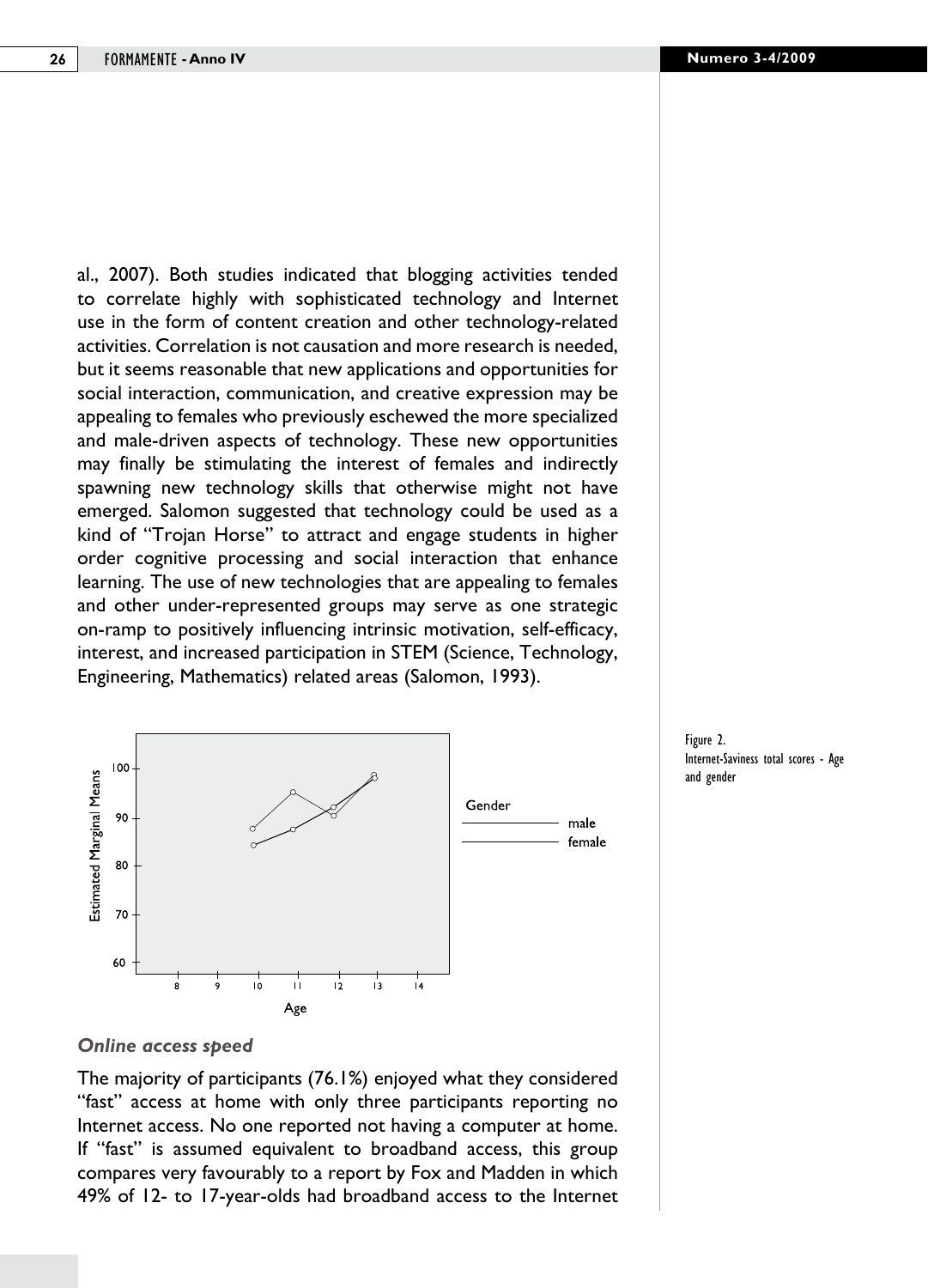at home (Fox, Madden, 2005). Having sufficient or fast access is obviously a key element to participating in today's most compelling Internet, multimedia enriched applications. Synchronous activities - especially audio and video - require sufficient and unrestricted bandwidth to engage fully with digital media over the Internet. Most of the adolescents in this study seemed to have access to the hardware and bandwidth necessary to participate in these activities. The youth in this study spent a lot of time on the Internet at home compared to school and other locations and it seems logical that access speed was a contributing factor to this behaviour. Home access and speed were statistically significant predictors for differences in IS scores. Hours spent on the Internet at home were statistically significant across IS user groups ( $p < .001$ ).

#### *Location and activities*

Home and a friend's house were the primary Internet access locations for the adolescents in this study. Over 93% of adolescents used the Internet, which compares favourably to Hitlin and Rainee's (2005) report of 78% and matches the most recent report of adolescent use of the Internet (Lenhart et al., 2007). However, about half the participants accessed the Internet at school less than an hour a week. A great majority of students (89.5%) reported using the Internet at home for more than one hour per week and 31.6% reported spending at least an hour per week on the Internet at a friend's house. A significant number of students reported using the Internet at home (29.3%) seven hours or more per week. *Advanced* users spent almost twice the amount of time on the Internet (*M* = 3.92, *SD* = 1.322) as *Beginning* users (*M* = 1.69, *SD* = .793). By converting the average item response coding to its temporal equivalent, the difference in time spent per week between the two groups amounted to about 2.5 hours per week, a substantively meaningful amount of time. A small percentage of students accessed the Internet at the library (14.6%) with local community centres seeing little Internet use activity.

These results begin to draw attention to the contrast between out-of-school and in-school Internet use. With the proliferation of Internet-connected mobile phones and other small devices that adolescents own (Horrigan, 2007), Internet access is approaching ubiquity even for youth. The majority of time spent on the Internet is taking place outside school and away from the guidance of teachers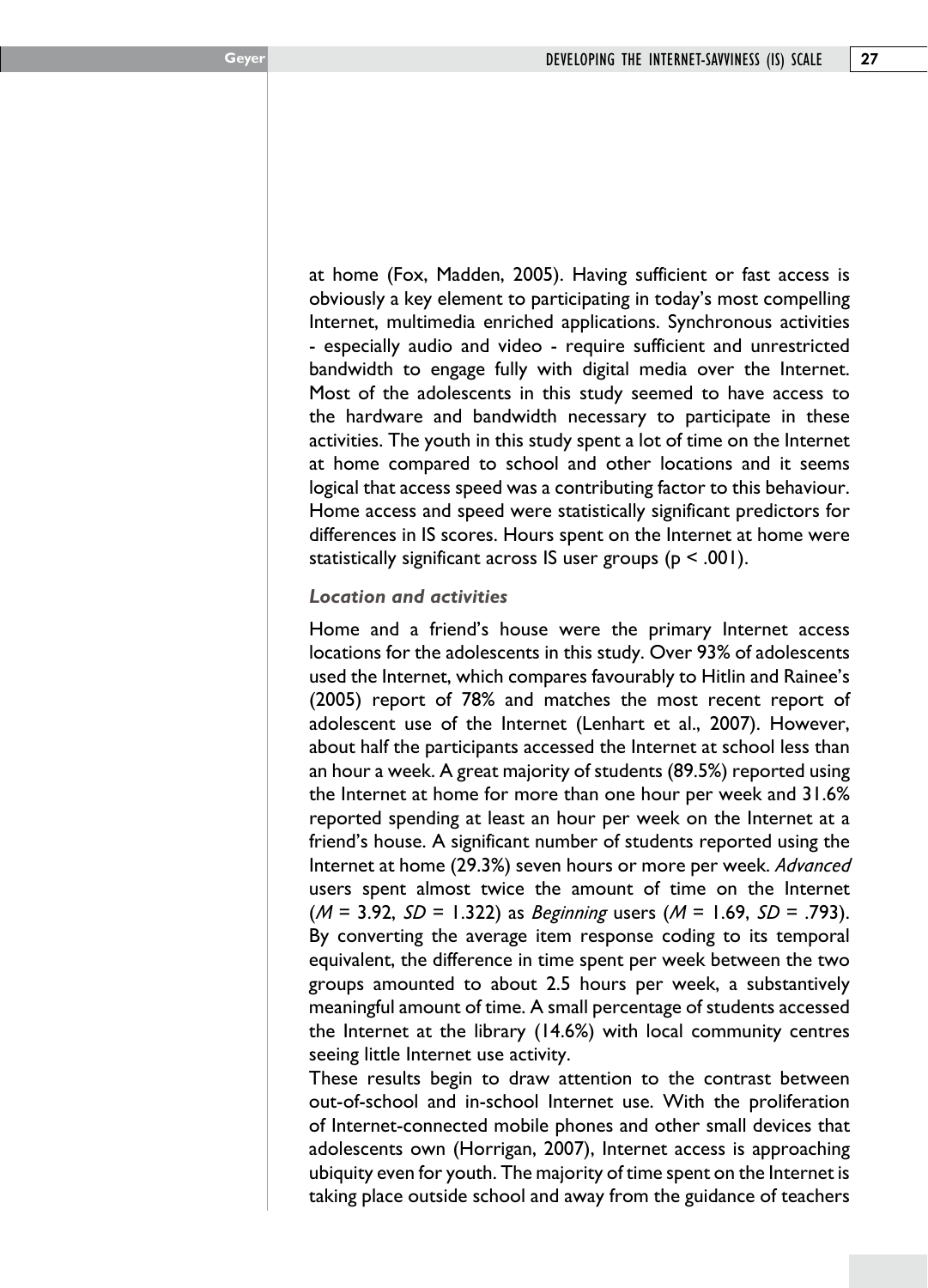and other education personnel, which is troublesome on several levels. Schools are not proactively using the Internet instructionally and often block or severely restrict its use in the classroom (De Boor, Li, 2007). Opportunities for modelling and guiding youth on appropriate Internet behaviours and ethical uses are missed. Gathering accurate information and guarding against subliminally manipulated digital media are important skills, which require adult guidance and tutelage for appropriate development. "Teachable moments" by example and counter-example that ungarnished access to the Internet can provide, are lost. At present, schools are struggling with the difficult challenges of using the Internet in a way that is instructionally beneficial and motivating to students. As of 2005, Wells and Lewis reported that 99% of public schools were wired for Internet access (Wells, Lewis, 2006). Non-authentic and forced online assignments, numerous restrictions that limit access, and lack of free time severely dampen student enthusiasm for Internet use in schools. Levin and Arafeh found that 34% of students never use the Internet while at school. They indicated that while most students surveyed had used the Internet at school, almost half of them used it for less than an hour a week (Levin, Arafeh, 2003).

#### *Internet activity types*

The majority of participants reported spending at least one hour per week on the following three activities: playing games (66.0%), chatting with friends or family (55.6%), and looking up information important to them (61.3%).

#### *Online games*

The participants in this study were avid game players. Almost all (97.8%) have played a game online, compared to 81% reported by Fox and Madden (Fox, Madden, 2005). Almost 8% reported playing online games for seven or more hours a week. Many of these games are free and incorporate socializing and communication elements in their play spaces. Creative expression often takes the form of character, scenario selection, and colour palette choices for game space configuration and many games require a surprising amount of divergent thinking for problem solving (Gee, 2003). Many educators feel that integrating game play in the classroom is an ideal way to motivate and teach content (Gee, 2003; Prensky, 2001). As a way to motivate youth in school, Prensky suggested: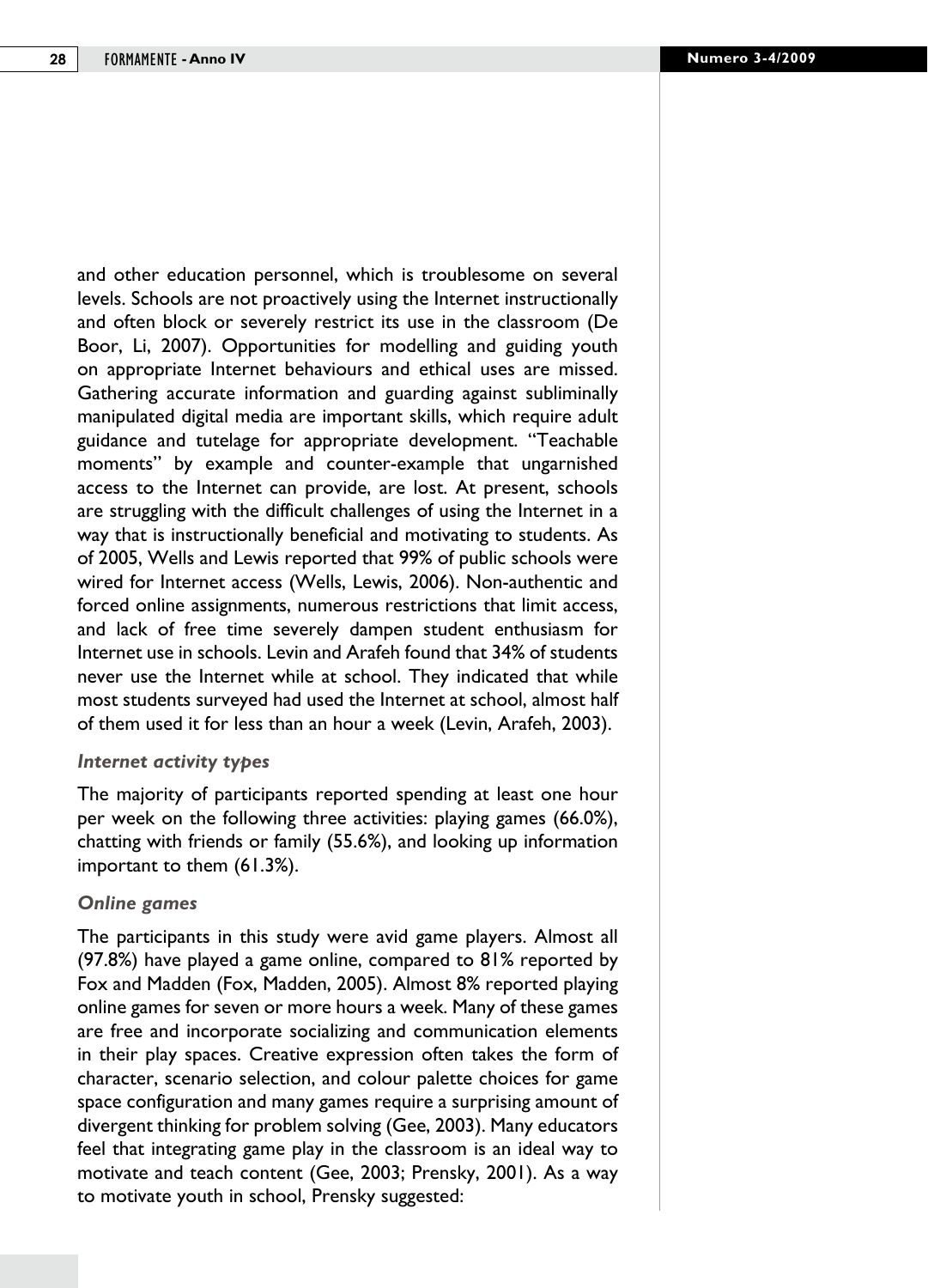"… we must engage them in the 21st Century way: electronically. Not through expensive graphics or multimedia, but through what the kids call "gameplay". We need to incorporate into our classrooms the same combination of desirable goals, interesting choices, immediate and useful feedback, and opportunities to "level up" (that is, to see yourself improve) that engage kids in their favorite complex computer games". (Prensky, 2006, p. 10)

# *Chatting online*

Over 11% of adolescents in this study spent seven hours or more chatting online with friends or family. Given the multitasking abilities of young adolescents (Foehr, 2006) and additional affordances seen in the most common (and free) instant messaging tools (hyperlinking, attachments, text, audio/video capabilities), the process of communicating often involves other related activities such as looking up information in a search window and word processing a homework assignment. Making plans with friends, talking about homework assignments, joking around, and checking in with parents are common threads of communication that adolescents engage in (Lenhart et al., 2005; 2007).

A popular notion is that Internet-based activities taking place outside school are non-school related. Many are not, but young people use the Internet as a way to understand, negotiate, and manage what is important in their world, and school is important to most adolescents (Levin, Areheh, 2003). De Boor and Li reported that almost 60% of students use social networking to talk about education topics online, and more than 50% talk specifically about schoolwork (De Boor, Li, 2007).

# **Conclusion**

Savvy youth are using the Internet in ways that interest educators and speak loudly through their attitudes, beliefs, and behaviours regarding the Internet. They comprise about 30 to 40% of all Internet-using adolescents and are early adopters and enthusiastic beneficiaries of a disruptive, global phenomenon that is rapidly diffusing across a digital, connected landscape. However, the social, cultural, and cognitively rich experiences that these youth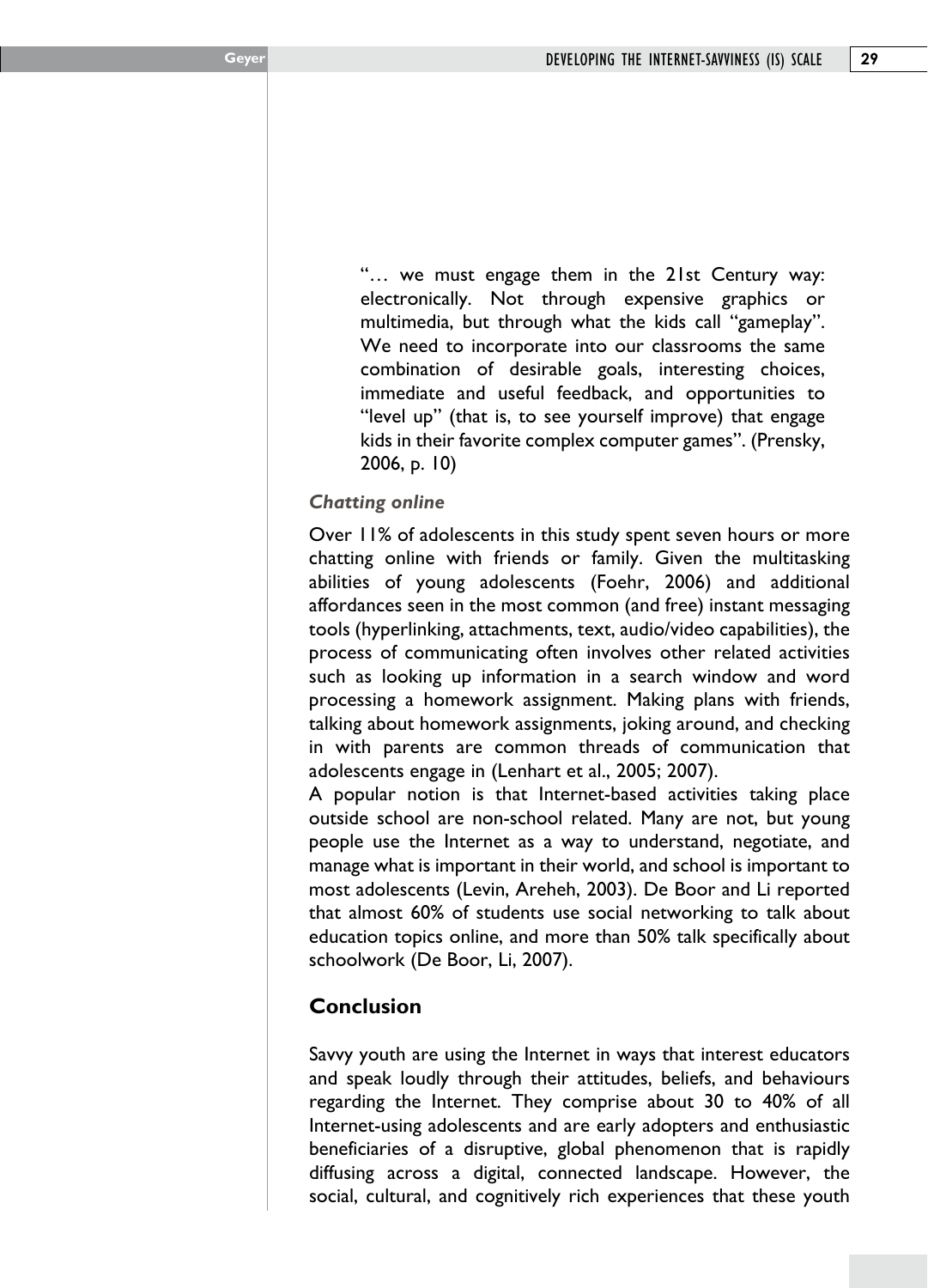participate in are largely taking place outside schools. With regard to ignoring the voice of students Prensky offered:

"As we educators stick our heads up and get the lay of the 21st Century land, we would be wise to remember this: if we don't stop and listen to the kids we serve, value their opinions, and make major changes on the basis of the valid suggestions they offer, we will be left in the 21st Century with school buildings to administer - but with students who are physically or mentally somewhere else". (Prensky, 2006, p. 13)

Most schools face a great challenge in integrating the Internet in their classrooms. Earlier in this study, it was suggested that Internet-Savvy young adolescents were unknowingly laying out a pedagogical road map through their actions. Their attitudes, beliefs, and behaviours may be showing educators how to operationalize and scale a deep legacy of cognition and learning theory that has been difficult to implement beyond more that a few learners at a time. Creating, interacting, collaborating, sharing and exchanging information, original ideas, and artefacts across a connected, distributed environment are becoming the lifeblood of activity for young people. These activities harnessed and re-purposed for classroom exploration and learning, could very well serve as the cornerstones that education needs to jump-start itself into the 21st Century.

#### **References**

21st Century Work Force Commission (2000), *A nation of opportunity: Building America's 21st century workforce*,

http://www.eric.ed.gov/ERICDocs/data/ericdocs2sql/content\_storage\_01/ 0000019b/80/16/4b/c4.pdf

AASL - American Association of School Librarians and the Association for Educational Communications and Technology (1998), *Information power: Building partnerships for learning*, Chicago, American Library Association

All URLs checked December 2009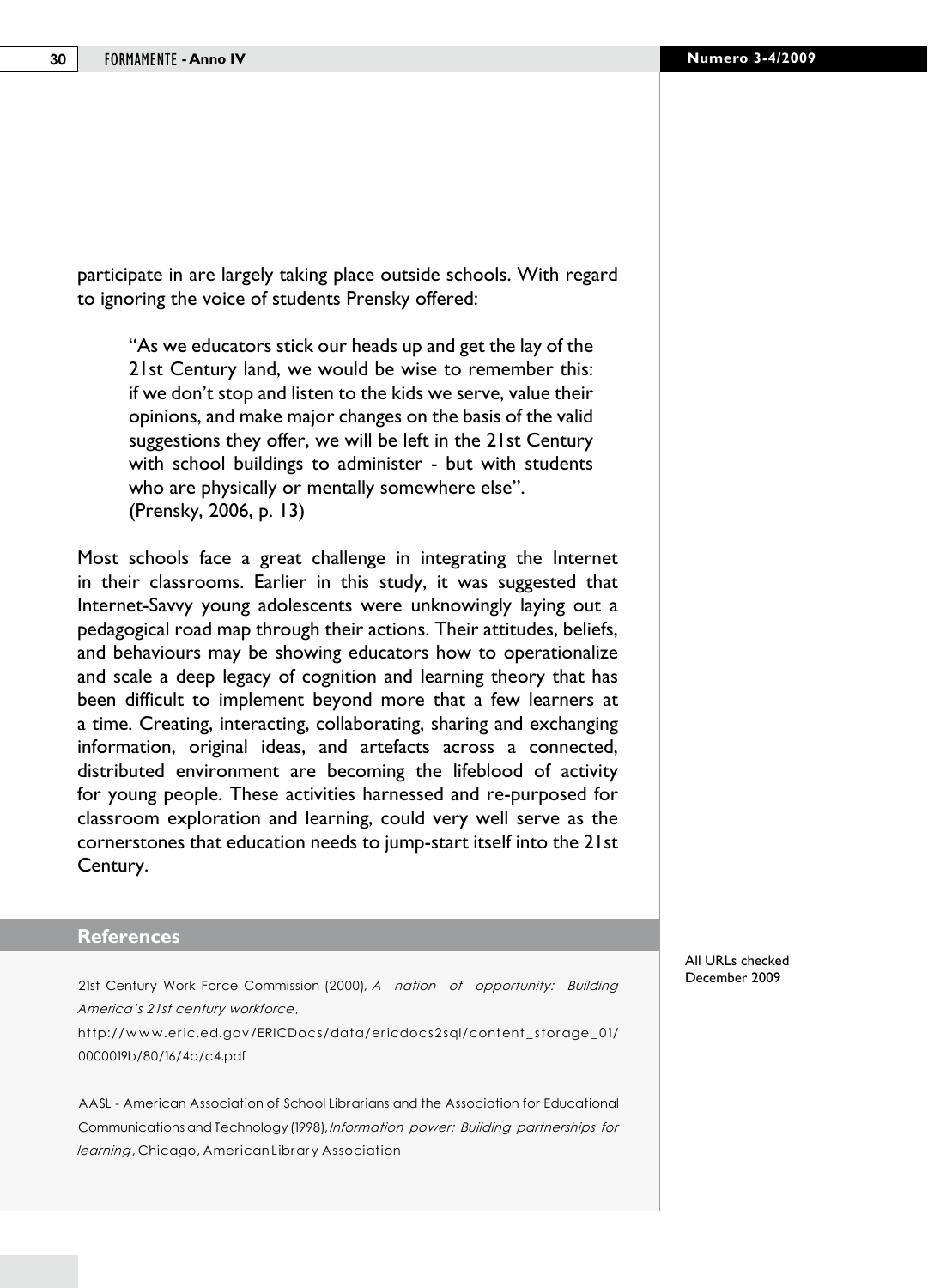AAUW - American Association of University Women (2000), *Tech-Savvy: Educating girls in the new computer age*, Washington, DC, American Association of University Women Educational Foundation

Anderson Ron, Dexter Sara (2003), *Exemplary technology-supported schooling cases in the USA*, http://edtechcases.info/exemp\_home.htm

Bandura Albert (1986), *Social foundations of thought and action: A social cognitive theory*, Englewood Cliffs, NJ, Prentice-Hall

Bednar Anne, Cunningham Donald, Duffy Thomas, Perry J. David (1995), *Theory into practice: How do we link?* in Garry Anglin (Ed.), *Instructional technology: Past, present, and future*. 2nd ed. Eastport, CT, Libraries Unlimited, pp. 100-111

Brown John Seely (2007), *Web 2.0 and the culture of learning (School 2.0, Part 6)*, Interview conducted by Steve Hargadon, http://edtechlive.wikispaces.com/ Recordings+List [Audio]

Brown John Seely, Thomas Dauglas (2006), *You play World of Warcraft? You're hired!* "Wired Magazine", V. 14, n. 4, http://www.johnseelybrown.com/hired.pdf

Bruner Jerome (1963), *The process of education, Cambridge*, MA, Harvard University Press

Cassidy Simon, Eachus Peter (2002), *Developing the computer user self-efficacy (CUSE) scale: Investigating the relationship between computer self-efficacy, gender and experience with computers*, "Journal of Educational Computing Research", V. 26, n. 2, pp. 133-153

Compeau Deborah R., Higgins Christopher A. (1995), *Computer self-efficacy: Development of a measure and initial test*, "MIS Quarterly", V. 19, n. 2, pp. 189-211

De Boor Tom, Li Kramer (2007), *Creating and connecting: Research and guidelines on online social - and educational - networking*, http://www.nsba.org/site/docs/41400/41340.pdf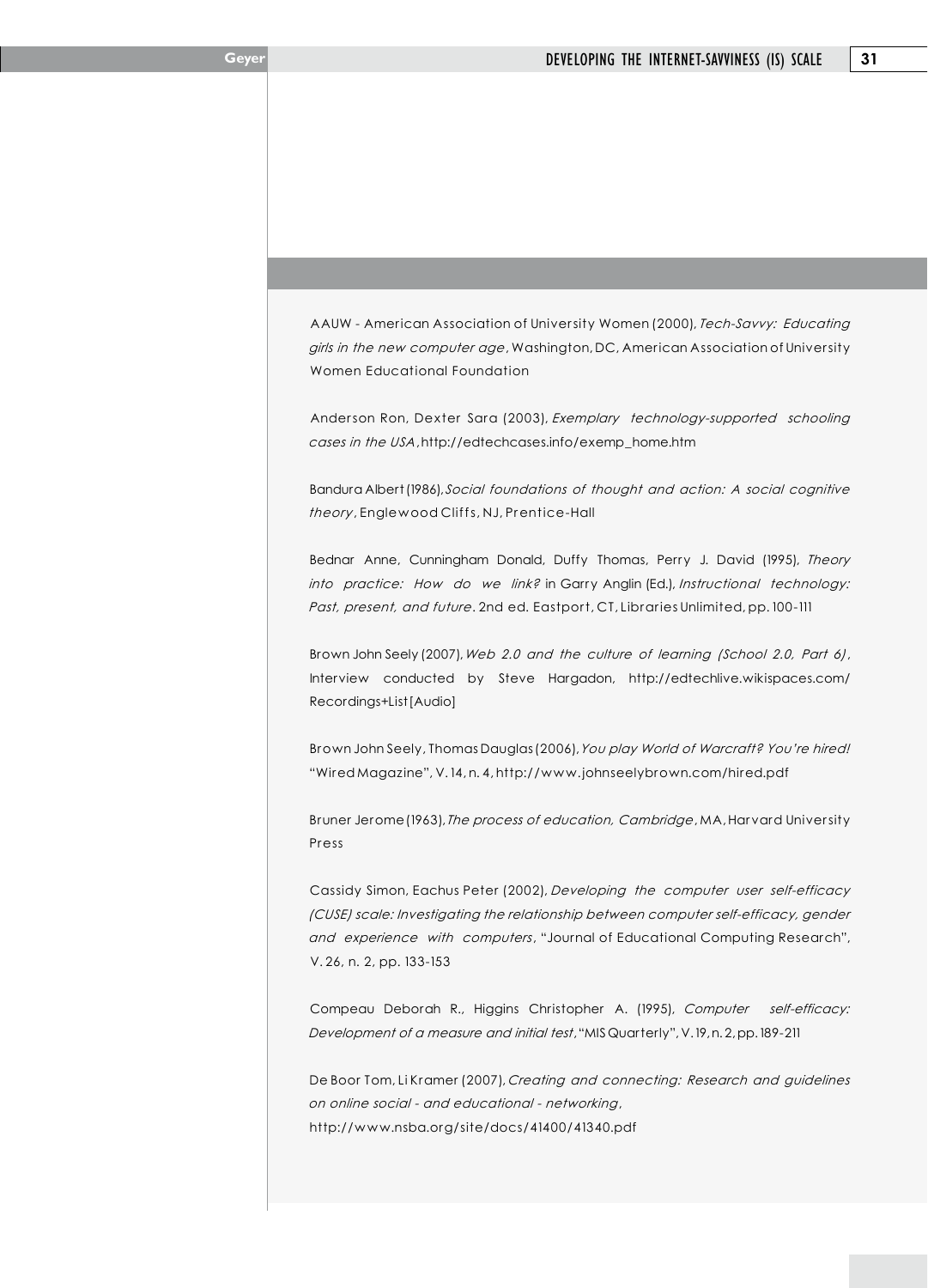Dede Chris (2000), *A new Century demands new ways of learning*, an excerpt from *The Digital Classroom*, Harvard Graduate School of Education News Web site, http://gseweb.harvard.edu/news/features/dc\_dede12012000.html

Dede Chris (1998), *Report to the President on the use of technology to strengthen K-12 education in the United States: Findings related to research and evaluation*, "Journal of Science Education and Technology", V. 7, n. 2, pp. 115-126

Dillman Don (2000), *Mail and Internet surveys. The tailored design method*, New York, Wiley

Dooling Judith (2000), *What students want to learn about computers*, "Educational Leadership", V. 58, n. 2, pp. 20-24

Drucker Peter (1959), *Landmarks of tomorrow*, New York, Random House

Eachus Peter, Cassidy Simon (2006), *Development of the web users self-efficacy scale (WUSE)*. Issues in "Informing Science and Information Technology", Proceedings InSITE2006, 25-28 June, Salford, Greater Manchester, England, http://informingscience.org/proceedings/InSITE2006/IISITEach219.pdf

Foehr Ulla (2006), *Media multitasking among American youth: Prevalence, predictors and pairings*, Kaiser Family Foundation, http://kff.org/entmedia/upload/7592.pdf

Fox Susannah, Madden Mary (2005), *Generations online (Report No.202-419-4500)*, Pew Internet and the American Life Project, http://www.pewinternet.org/~/media/Files/Reports/2006/PIP\_Generations\_Memo. pdf.pdf

Friedman Thomas L. (2005), *The world is Flat*, New York, Farrar, Straus and Giroux

Galarneau Lisa, Zibit Melanie (2006), *Online games for 21st Century skills*, in Gibson David, Aldrich Clark, Prensky Marc (Eds.), *Games and simulations in online learning*, Hershey, PA, Information Science Publishing, pp. 59-88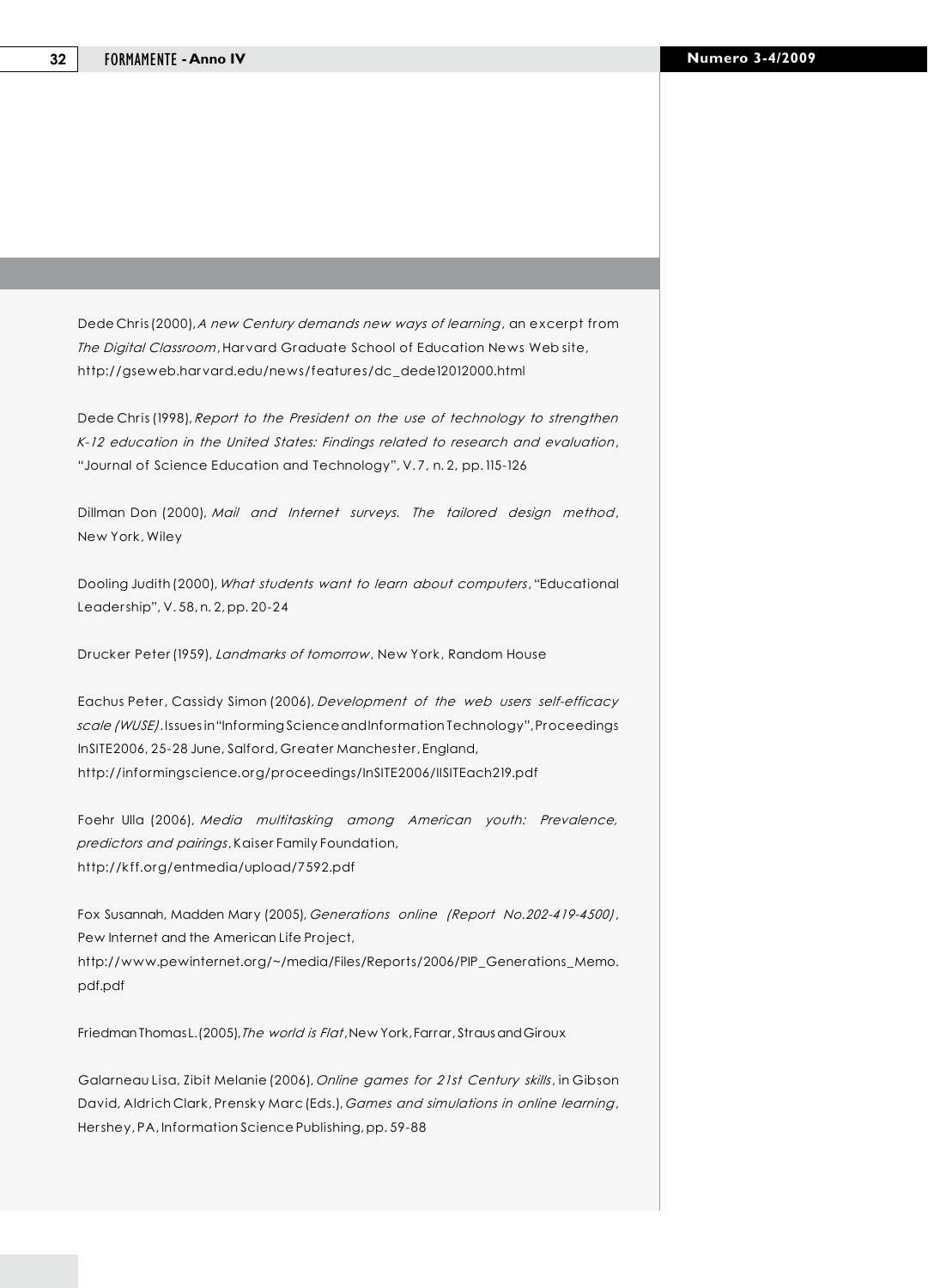Gee James Paul (2003), *What video games have to teach us about learning and literacy*, New York, Palgrave-McMillan

Green Samuel, Salkind Neil, Akey Teresa (2000), *Using SPSS for Windows: Analyzing and understanding data*. 2nd ed. Upper Saddle River, Prentice Hall

Greenlees John, Reece William, Zieschang Kimberly (1982), *Imputation of missing values when the probability of response depends on the variable being imputed*, "Journal of the American Statistical Association", V. 77, n. 378, pp. 251-261

Hitlin Paul, Rainee Lee (2005), *Teens, technology, and school. (Report No. 202-419- 4500)*, Pew Internet and the American Life Project, http://www.pewinternet.org/Reports/2005/The-Internet-at-School.aspx

Hoadley Christopher, Enyedy Noel (1999), *Between information and communication: Middle spaces in computer media for learning*. Proceedings of the 3rd International Conference on Computer Supported Collaborative Learning (CSCL '99), 11-12 December 1999, Stanford University, Palo Alto, CA

Hoffman Mark, Blake Jonathan (2003), *Computer literacy: Today and tomorrow*, "Journal of Computing Sciences in Colleges", V. 18, n. 5, pp. 221-223

Horrigan John (2007), *A typology of information and communication technology users*, Pew Internet and the American Life Project,

http://www.pewinternet.org/~/media/Files/Reports/2007/PIP\_ICT\_Typology.pdf.pdf

Horrigan John, Smith Aaron (2007), *Home broadband adoption 2007*, Pew Internet and the American Life Project,

http://www.pewinternet.org/Reports/2007/Home-Broadband-Adoption-2007.aspx

Hutchins Edwin (1995), *Cognition in the wild*, Cambridge, MA, MIT Press

ISTE - International Society for Technology in Education (2007), *National educational technology standards for students*. 2nd ed. http://www.iste.org/source/Orders/isteProductDetail.cfm?product\_code=nesbo2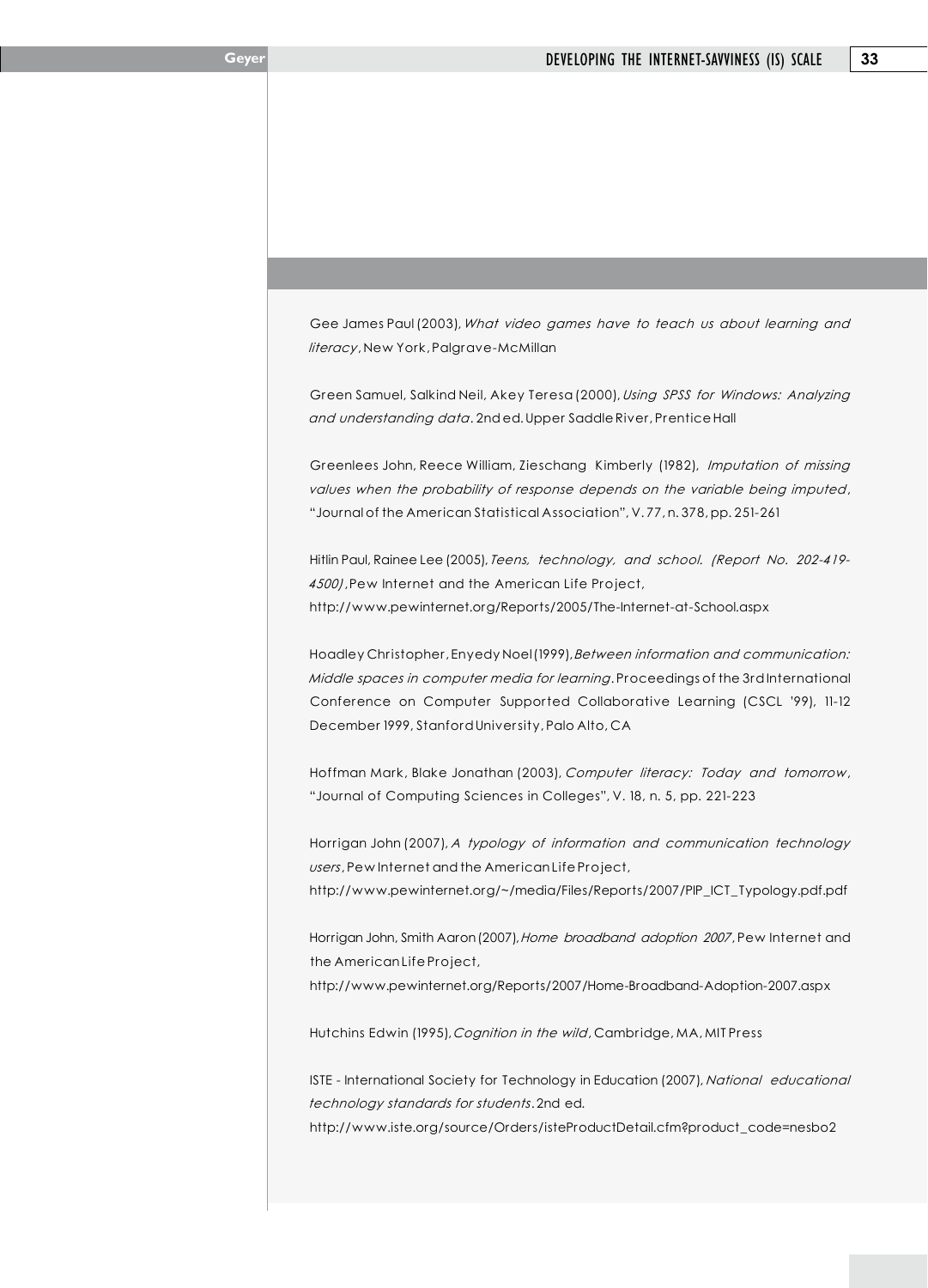Jenkins Henry (2006), *Confronting the challenges of participatory culture: Media education for the 21st Century*, http://digitallearning.macfound.org/atf/cf/{7E45C7E0-A3E0-4B89-AC9C-E807E1B0AE4E}/JENKINS\_WHITE\_PAPER.PDF

Kaiser Family Foundation\San Jose Mercury News (2003), *Growing up wired: Survey on youth and the Internet in the Silicon Valley*, http://www.kff.org/entmedia/loader. cfm?url=/commonspot/security/getfile.cfm&PageID=14232

Kiernan Vincent (2006), *Researchers from two universities seek ways to find credible information*, "The Chronicle of Higher Education", p. 44

Krathwohl David R. (1998), *Methods of educational and social science research: An integrated approach*. 2nd ed. San Francisco, Jossey-Bass/Pfeiffer

Lenhart Amanda, Madden Mary (2007), *Social networking websites and teens: An overview*, Pew Internet and American Life Project, http://www.pewinternet.org/Reports/2007/Social-Networking-Websites-and-Teens.aspx

Lenhart Amanda, Madden Mary (2005), *Teen content creators and consumers*, Pew Internet and American Life Project,

http://www.pewinternet.org/~/media/Files/Reports/2005/PIP\_Teens\_Content\_ Creation.pdf.pdf

Lenhart Amanda, Madden Mary, Hitlin Paul (2005), *Teens and technology: Youth are leading the transition to a fully wired and mobile nation*, Pew Internet and American Life Project,

http://www.pewinternet.org/Reports/2005/Teens-and-Technology.aspx

Lenhart Amanda, Madden Mary, MacGill Alexandra, Smith Aaron (2007), *Teens and social media: The use of social media gains a greater foothold in teen life as they embrace the conversational nature of interactive online media*, Pew Internet and American Life Project,

http://www.pewinternet.org/Reports/2007/Teens-and-Social-Media.aspx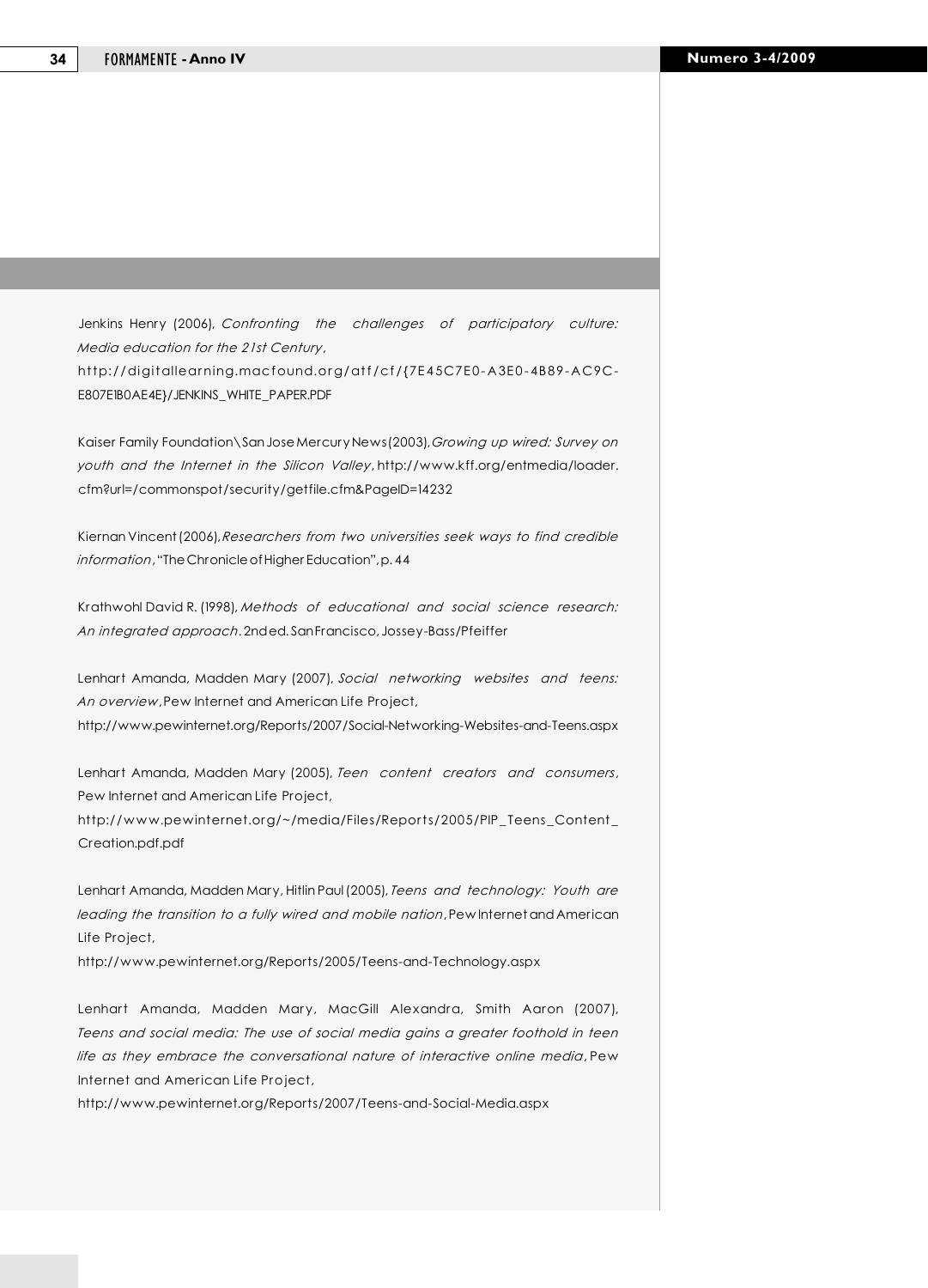Levin Douglas, Arafeh Sousan (2003), *The digital disconnect*, Pew Internet and American Life Project,

http://www.pewinternet.org/Reports/2002/The-Digital-Disconnect-The-wideninggap-between-Internetsavvy-students-and-their-schools.aspx

Little Roderick J. A., Rubin Donald B. (1987), *Statistical analysis with missing data*, New York, Wiley

New Media Consortium, & EDUCAUSE Learning Initiative (2007), *The horizon report*, http://www.nmc.org/pdf/2007\_Horizon\_Report.pdf

Norris Cathleen, Sullivan Terry, Poirot James, Soloway Elliot (2003), *No access, no use, no impact: Snapshot surveys of educational technology in K-12*, "Journal of Research in Technology Education", V. 36, n. 1, pp. 15-28

Pajares Frank (1997), *Current directions in self-efficacy research*, in Maehr Martin, Pintrich Paul (Eds.), *Advances in motivation and achievement*, V. 10, Greenwich, CT, JAI Press, pp. 1-49, http://www.des.emory.edu/mfp/effchapter.html

Panero Jan C., Lane David M., Napier Albert (1997), *The Computer Use Scale: Four dimensions of how people use computers*, "Journal of Educational Computing Research", V. 16, n. 4, pp. 297-315

Pea Roy (1993), *Practices of distributed intelligence and designs for education*, in Salomon Gavriel (Ed.), *Distributed cognitions*, New York, Cambridge University Press, pp. 47-87

Piaget Jean (1955), *The construction of reality in the child*, New York, Basic Books

Prensky Marc (2006), *Listen to the natives*, "Educational Leadership", V. 63, n. 4, pp. 8-13

Prensky Marc (2001), *Digital natives, digital immigrants*, http://www.marcprensky.com/writing/Prensky%20-%20Digital%20Natives,%20 Digital%20Immigrants%20-%20Part1.pdf

Robinson Ken (2006), *Do schools kill creativity?* Ted Talks http://www.ted.com/index.php/talks/view/id/66 [audio-video material]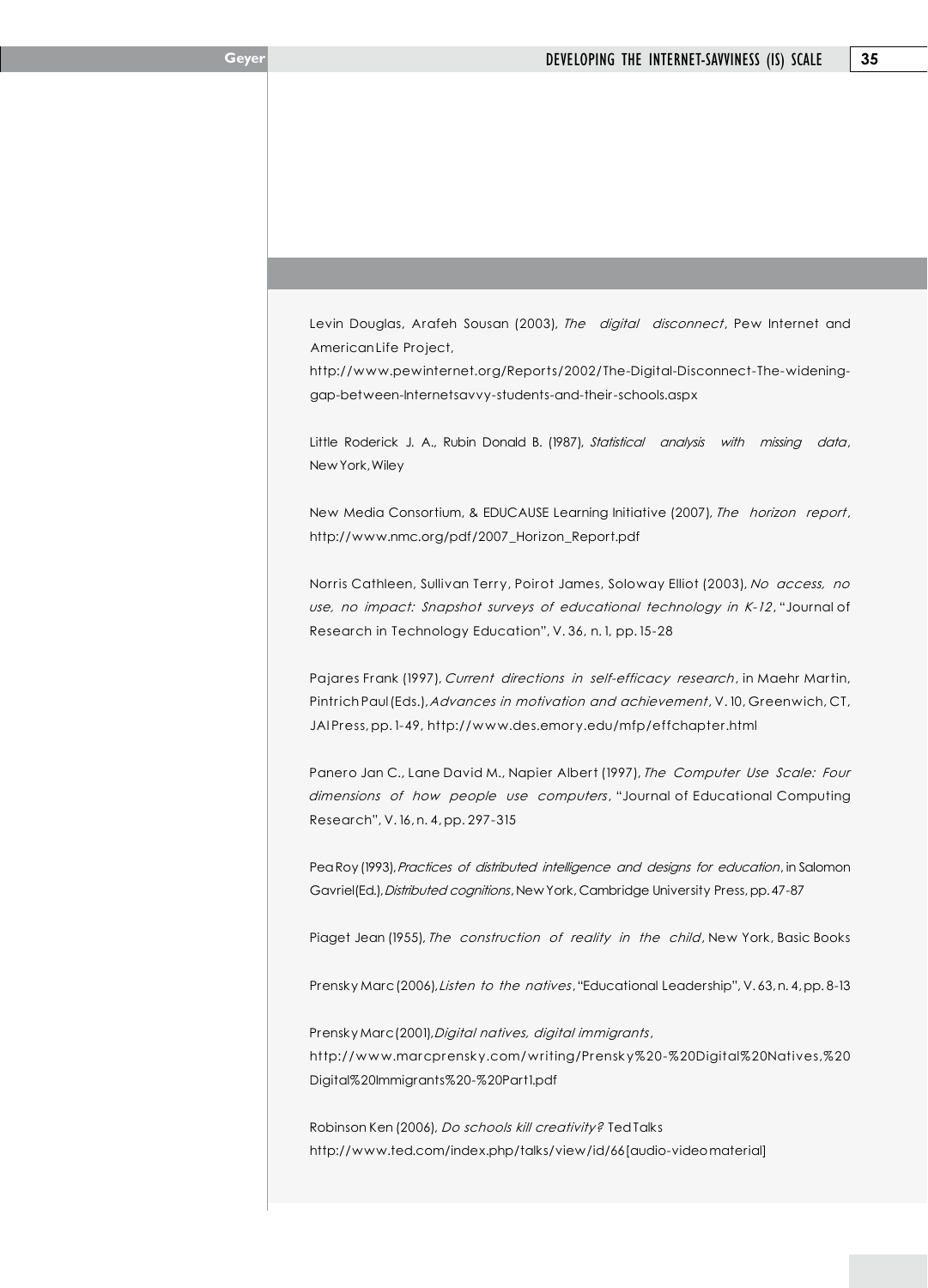Salomon Gavriel (1993), *No distribution without individuals' cognition: A dynamic interactional view*, in Salomon Gavriel (Ed.), *Distributed cognitions*, New York, Cambridge University Press, pp. 47-87

Shoffner Marie (2006), *Shaping science, mathematics, and technology interests of early adolescents. Risk and Prevention Speaker Series*, Curry School of Education, University of Virginia, http://curry.edschool.virginia.edu/files/pdf/RPES/shoffnerslides.pdf

Smagorinksy Peter (1995), *The social construction of data: Methodological problems of investigating learning in the zone of proximal development*, "Review of Educational Research", V. 65, n. 3, pp. 191-212

Sternberg Robert, Lubart Todd (1999), *The concept of creativity: Prospects and paradigms*, in Sternberg Robert (Ed.), *Handbook of creativity*, New York, Cambridge University Press, pp. 3-15

Stone Arthur, Turkkan Jaylan, Bachrach Christine, Jobe Jared, Kurtzman Howard, Cain Virginia (Eds.) (2000), *The science of self-report: Implications for research and practice*, Mahwah, NJ, Erlbaum

Vygotsky Lev (1978), *Mind in society: The development of higher psychological processes*, Cambridge, MA, Harvard University Press

Wallace Raven McCrory, Kupperman Jeff, Krajcik Joseph, Soloway Elliot (2000), *Science on the Web: Students online in a sixth-grade classroom*, "The Journal of the Learning Sciences", V. 9, n. 1, pp. 75-104

Wells John, Lewis Laurie (2006), *Internet access in U.S. public schools and classrooms: 1994-2005*, (NCES 2007-020), U.S. Department of Education, Washington, DC, National Center for Education Statistics

Wertsch James (1985), *Vygotsky and the social formation of mind*, Cambridge, MA, Harvard University Press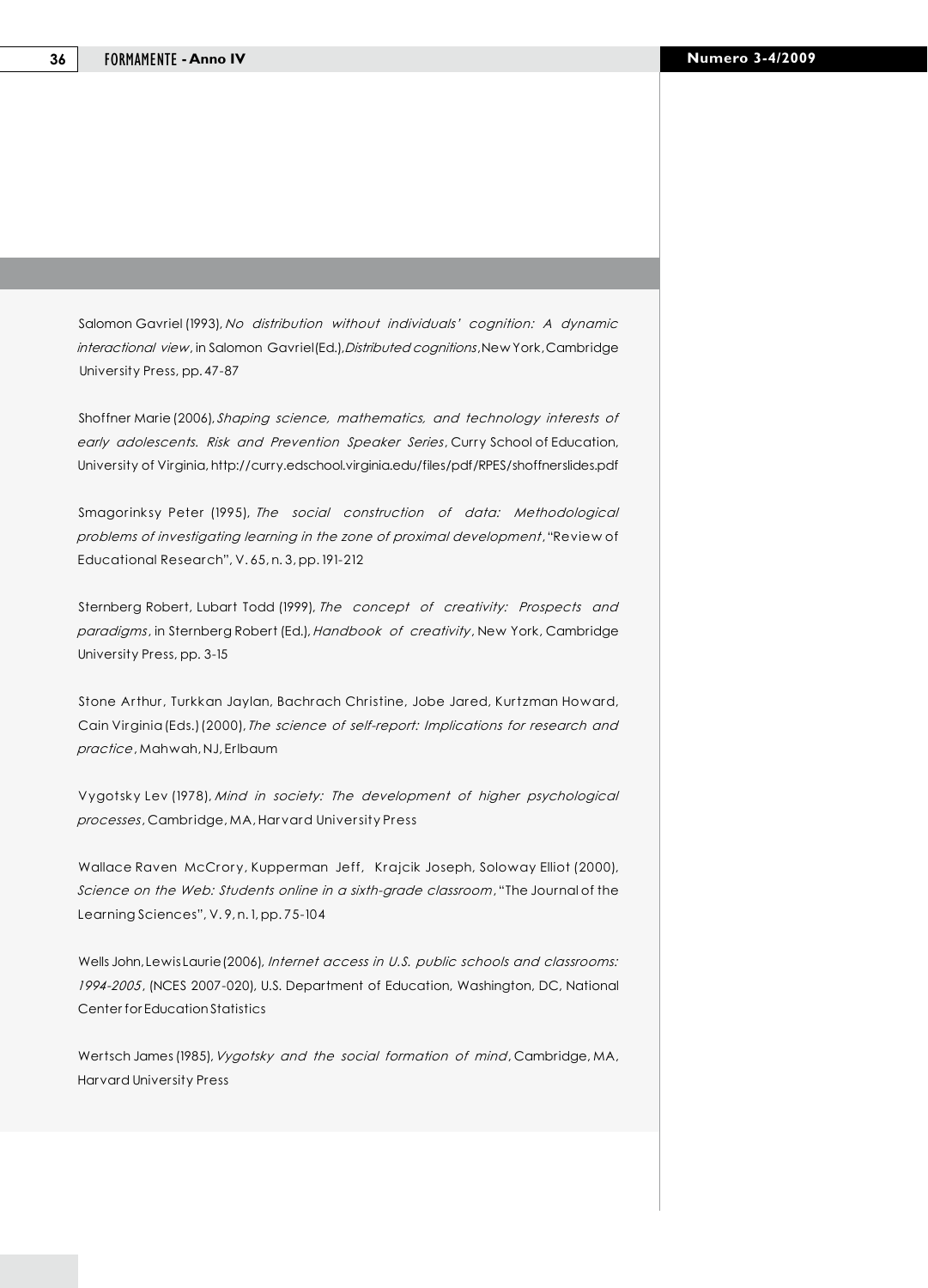#### **Sintesi**

*L'Internet Savvyness Scale [Scala di Buonsenso dell'Uso di Internet] è uno strumento psicometrico di approfondimento, che consente di analizzare in maniera sistematica le dinamiche di apprendimento degli adolescenti.*

*Uno studio pilota ha identificato i punti deboli dei modelli e delle metodologie usate in rete dagli studenti. Le modalità di indagine della ricerca hanno quindi permesso di affinare le misure in attesa di un'analisi più ampia.* 

*I primi risultati hanno dimostrato che più dell'80% degli intervistati usa Internet a casa per la gran parte del tempo; il 70% lo usa per 4 ore a settimana per comunicare, chattare (email o istant messanger) con la famiglia e con gli amici; il 50% spende un'ora di tempo alla settimana per impegnarsi e collaborare in rete con altre persone; infine, l'88% del campione usa internet per avere informazioni e il 35% di questi lo usa solo per tre ore alla settimana.*

*Successivamente, i test sono stati sottoposti ad un campione più ampio di studenti: 241 studenti americani della middle class tra gli 8-14 anni (età media 11, 63 anni). Le analisi esplorative hanno rivelato una struttura motivazionale composita dell'uso di Internet: ottenere informazione immediata attraverso il computer; realizzare una dimensione creativa; raccogliere informazioni; possibilità di utilizzare Internet con facilità; muoversi in autonomia; lavorare in collaborazione.* 

*I risultati emersi, rappresentati attraverso una serie di tabelle che considerano le variabili (sesso, età) e le percentuali di partecipazione alle attività richieste dai test, autorizzano a trarre delle conclusioni sui cambiamenti e gli aggiornamenti nel sistema scolastico tradizionale. La ricerca dimostra inoltre che dando spazio alla creatività, all'interazione, allo scambio e alla condivisione di informazioni si formano e si sviluppano velocemente idee originali e nuovi contenuti.*

*Fare entrare tali attività nella progettazione delle strategie di insegnamento e delle metodologie di studio significa monitorare e condividere nuovi strumenti formativi ed entrare di fatto nel sistema formativo del XXI secolo. Un sistema scolastico che continui, invece, ad ignorare questa componente formativa extrascolastica rischia di provocare una divaricazione tra i bisogni formativi degli studenti e la scuola.*